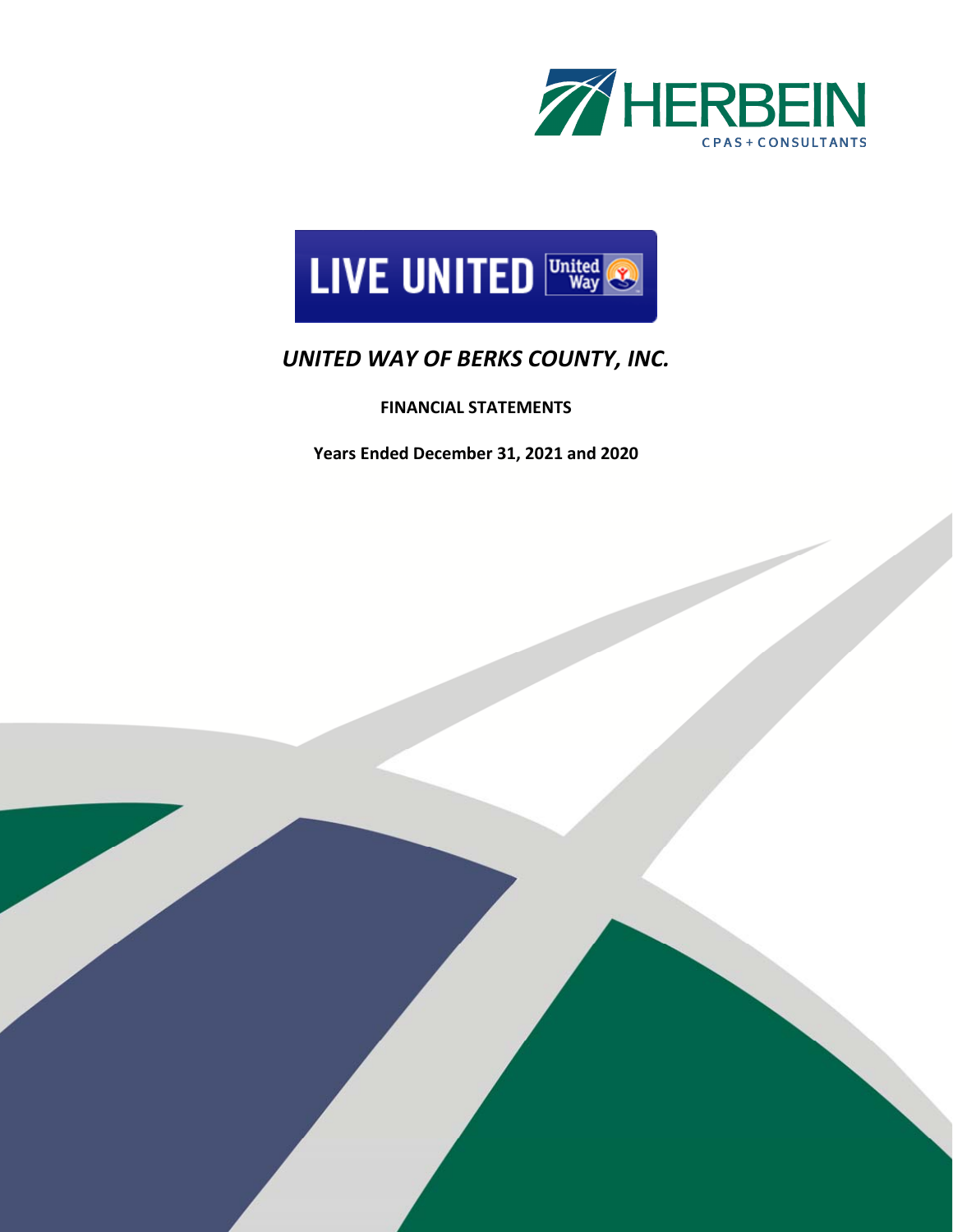## **TABLE OF CONTENTS**

|                                                                                                                                                                                                            | Pages     |
|------------------------------------------------------------------------------------------------------------------------------------------------------------------------------------------------------------|-----------|
|                                                                                                                                                                                                            | $1 - 2$   |
| <b>FINANCIAL STATEMENTS</b>                                                                                                                                                                                |           |
| 3                                                                                                                                                                                                          |           |
|                                                                                                                                                                                                            | $4 - 5$   |
|                                                                                                                                                                                                            | $6 - 7$   |
| 8                                                                                                                                                                                                          |           |
|                                                                                                                                                                                                            | $9 - 31$  |
| <b>INDEPENDENT AUDITOR'S REPORT ON INTERNAL CONTROL OVER</b><br><b>FINANCIAL REPORTING AND ON COMPLIANCE AND OTHER MATTERS</b><br><b>BASED ON AN AUDIT OF FINANCIAL STATEMENTS PERFORMED IN ACCORDANCE</b> | $32 - 33$ |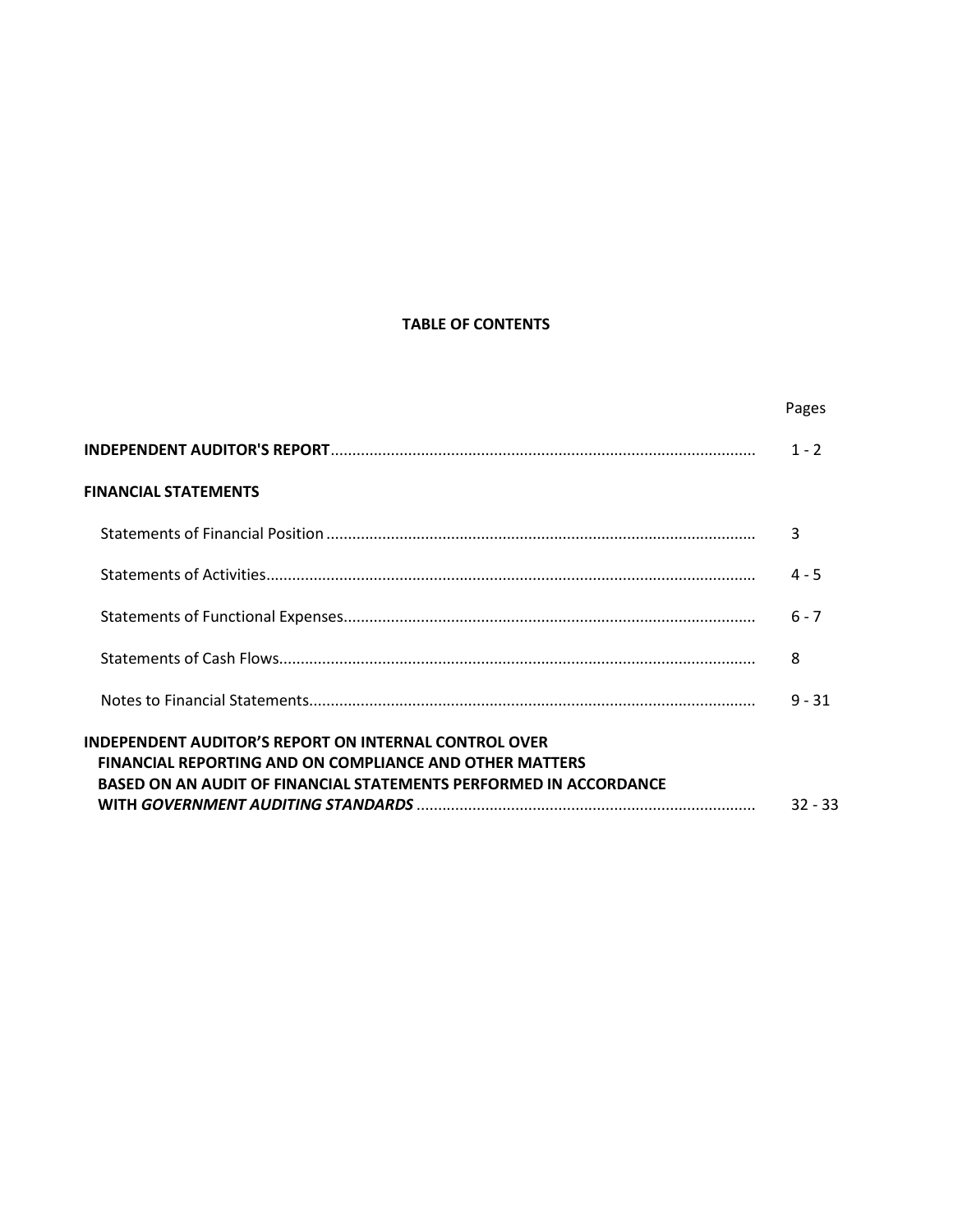

**Herbein + Company, Inc.** 2763 Century Boulevard Reading, PA 19610 P: 610.378.1175 F: 610.378.0999 www.herbein.com

#### **INDEPENDENT AUDITOR'S REPORT**

**To the Board of Directors United Way of Berks County, Inc. Reading, Pennsylvania**

#### **Opinion**

We have audited the accompanying financial statements of United Way of Berks County, Inc. (a nonprofit organization), which comprise the statements of financial position as of December 31, 2021 and 2020, and the related statements of activities, functional expenses, and cash flows for the years then ended, and the related notes to the financial statements.

In our opinion, the financial statements referred to above present fairly, in all material respects, the financial position of United Way of Berks County, Inc. as of December 31, 2021 and 2020, and the changes in its net assets and its cash flows for the years then ended in accordance with accounting principles generally accepted in the United States of America.

#### **Basis for Opinion**

We conducted our audits in accordance with auditing standards generally accepted in the United States of America and the standards applicable to the financial audits contained in *Government Auditing Standards,* issued by the Comptroller General of the United States. Our responsibilities under those standards are further described in the Auditor's Responsibilities for the Audit of the Financial Statements section of our report. We are required to be independent of United Way of Berks County, Inc. and to meet our other ethical responsibilities in accordance with the relevant ethical requirements relating to our audits. We believe that the audit evidence we have obtained is sufficient and appropriate to provide a basis for our audit opinion.

#### **Responsibilities of Management for the Financial Statements**

Management is responsible for the preparation and fair presentation of the financial statements in accordance with accounting principles generally accepted in the United States of America, and for the design, implementation, and maintenance of internal control relevant to the preparation and fair presentation of financial statements that are free from material misstatement, whether due to fraud or error.

In preparing the financial statements, management is required to evaluate whether there are conditions or events, considered in the aggregate, that raise substantial doubt about United Way of Berks County, Inc.'s ability to continue as a going concern within one year after the date that the financial statements are available to be issued.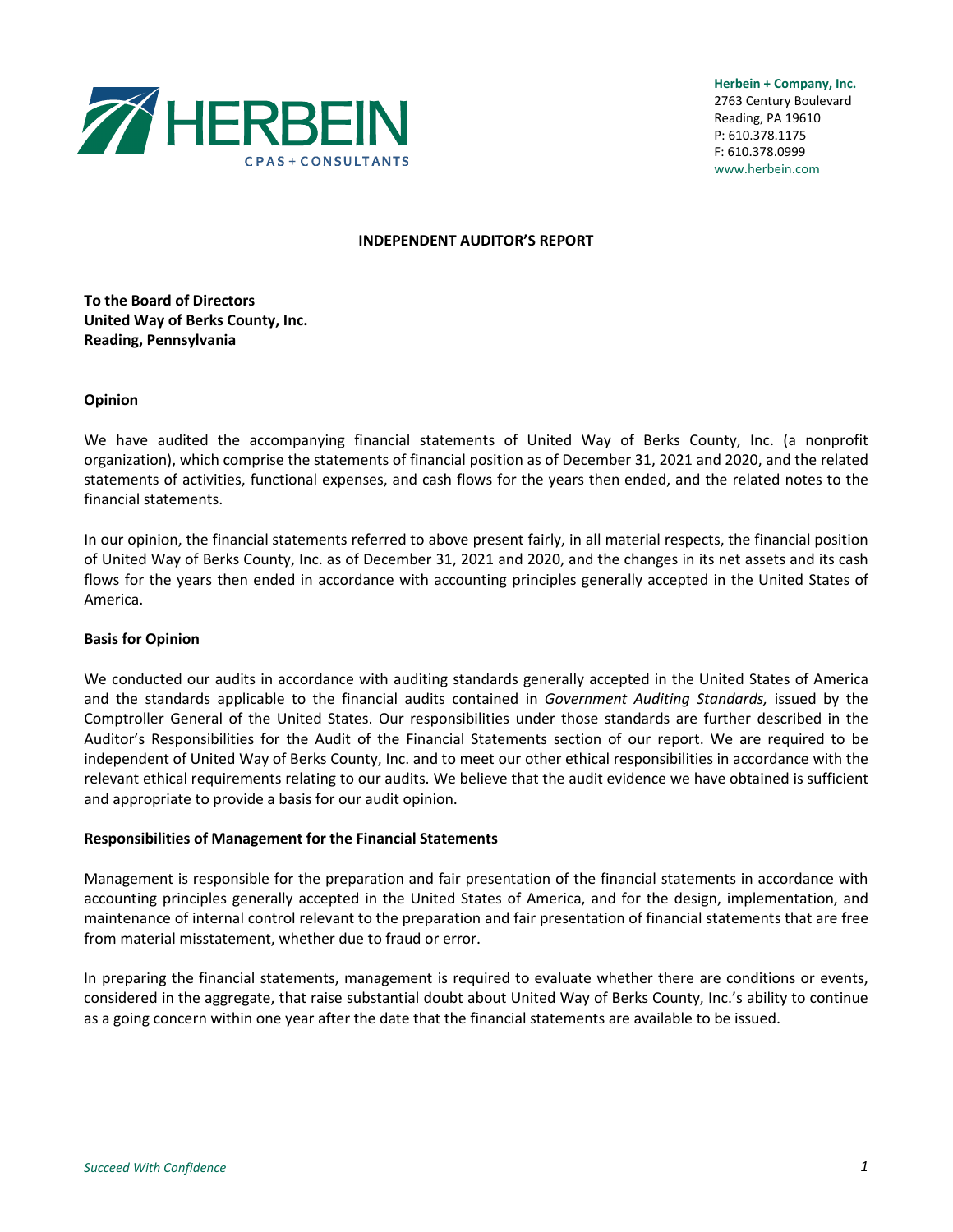

#### **Auditor's Responsibilities for the Audit of the Financial Statements**

Our objectives are to obtain reasonable assurance about whether the financial statements as a whole are free from material misstatement, whether due to fraud or error, and to issue an auditor's report that includes our opinion. Reasonable assurance is a high level of assurance but is not absolute assurance and therefore is not a guarantee that an audit conducted in accordance with generally accepted auditing standards and *Government Auditing Standards* will always detect a material misstatement when it exists. The risk of not detecting a material misstatement resulting from fraud is higher than for one resulting from error, as fraud may involve collusion, forgery, intentional omissions, misrepresentations, or the override of internal control. Misstatements are considered material if there is a substantial likelihood that, individually or in the aggregate, they would influence the judgment made by a reasonable user based on the financial statements.

In performing an audit in accordance with generally accepted auditing standards and *Government Auditing Standards*, we:

- Exercise professional judgment and maintain professional skepticism throughout the audit.
- Identify and assess the risks of material misstatement of the financial statements, whether due to fraud or error, and design and perform audit procedures responsive to those risks. Such procedures include examining, on a test basis, evidence regarding the amounts and disclosures in the financial statements.
- Obtain an understanding of internal control relevant to the audit in order to design audit procedures that are appropriate in the circumstances, but not for the purpose of expressing an opinion on the effectiveness of United Way of Berks County, Inc.'s internal control. Accordingly, no such opinion is expressed.
- Evaluate the appropriateness of accounting policies used and the reasonableness of significant accounting estimates made by management, as well as evaluate the overall presentation of the financial statements.
- Conclude whether, in our judgment, there are conditions or events, considered in the aggregate, that raise substantial doubt about United Way of Berks County, Inc.'s ability to continue as a going concern for a reasonable period of time.

We are required to communicate with those charged with governance regarding, among other matters, the planned scope and timing of the audit, significant audit findings, and certain internal control related matters that we identified during the audit.

#### **Other Reporting Required by** *Government Auditing Standards*

In accordance with *Government Auditing Standards*, we have also issued our report dated May 9, 2022, on our consideration of United Way of Berks County, Inc.'s internal control over financial reporting and on our tests of its compliance with certain provisions of laws, regulations, contracts, grant agreements, and other matters. The purpose of that report is solely to describe the scope of our testing of internal control over financial reporting and compliance and the results of that testing, and not to provide an opinion on the effectiveness of United Way of Berks County, Inc.'s internal control over financial reporting or on compliance. That report is an integral part of an audit performed in accordance with *Government Auditing Standards* in considering United Way of Berks County, Inc.'s internal control over financial reporting and compliance.

Herbein + Company, Suc.

**Reading, Pennsylvania May 9, 2022**

*Succeed With Confidence 2*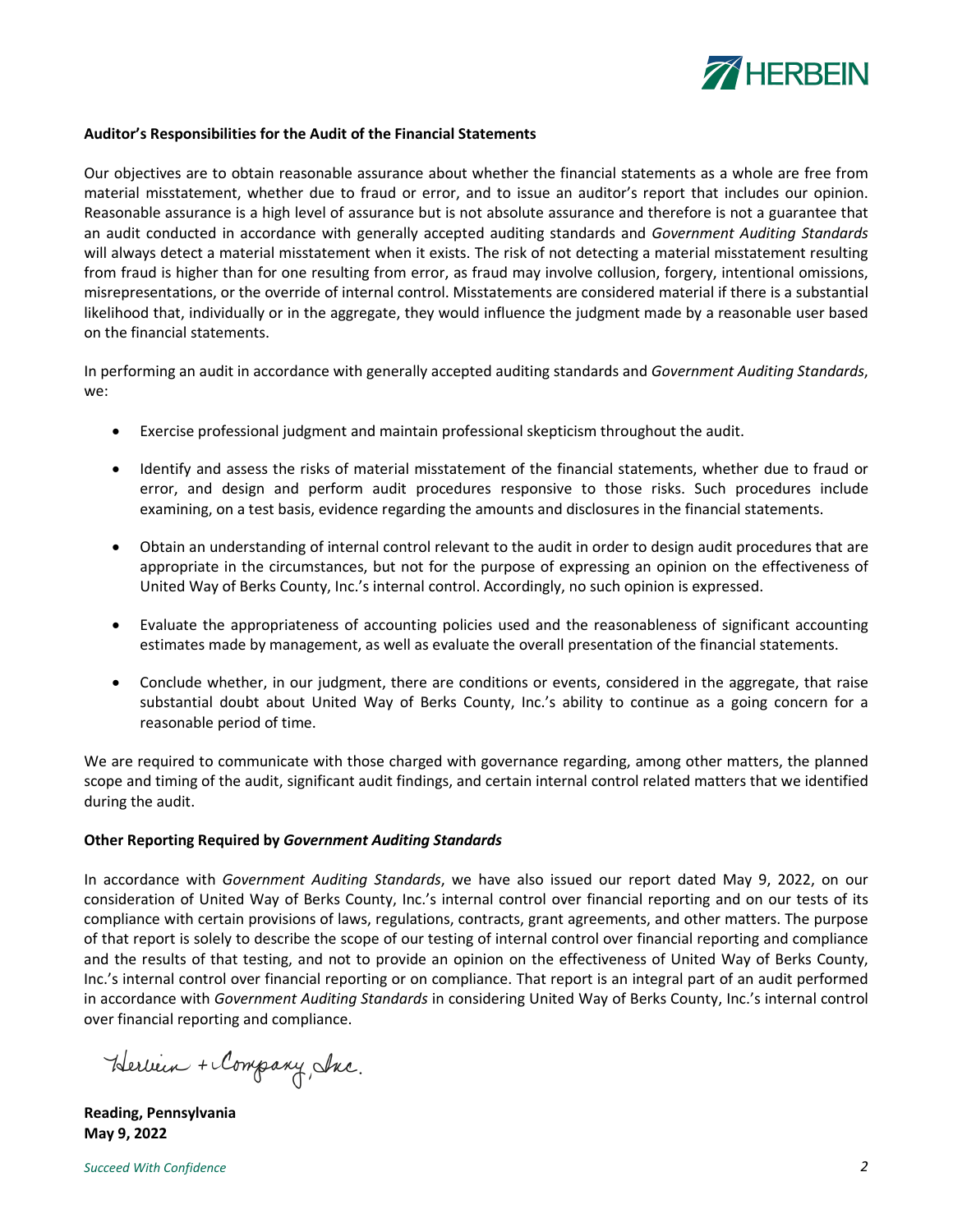## **STATEMENTS OF FINANCIAL POSITION**

|                                                                 |                 | December 31   |
|-----------------------------------------------------------------|-----------------|---------------|
|                                                                 | 2021            | 2020          |
| <b>ASSETS</b>                                                   |                 |               |
| Cash                                                            | \$<br>7,191,078 | \$10,866,457  |
| Certificates of deposit                                         | 676,504         | 676,504       |
| Receivables:                                                    |                 |               |
| Pledges receivable, less allowance for uncollectible            |                 |               |
| pledges (2021 - \$907,892; 2020 - \$1,381,917)                  | 5,702,159       | 6,239,600     |
| Other                                                           | 21,941          | 5,026,994     |
| Prepaid expenses                                                | 31,035          | 15,294        |
| Long-term investments, at market                                | 22,278,811      | 12,280,545    |
| Beneficial interest in perpetual trusts, at market              | 1,039,701       | 972,483       |
| Beneficial interest in life insurance policy                    | 26,403          | 25,314        |
| Leasehold improvements, furniture, fixtures, and equipment, net | 526,102         | 18,887        |
| <b>TOTAL ASSETS</b>                                             | \$37,493,734    | \$36,122,078  |
| <b>LIABILITIES</b>                                              |                 |               |
| Accounts payable and accrued expenses                           | \$<br>1,311,680 | \$<br>436,749 |
| Due to other United Way agencies                                | 304,994         | 333,648       |
| Due to affiliated agencies                                      | 805,018         | 878,285       |
| Deferred revenue                                                | 36,116          | 65,917        |
| Paycheck Protection Program loan                                |                 | 422,411       |
| <b>TOTAL LIABILITIES</b>                                        | 2,457,808       | 2,137,010     |
| <b>NET ASSETS</b>                                               |                 |               |
| Without donor restrictions:                                     |                 |               |
| Undesignated, available for general activities                  | 12,513,668      | 13,226,575    |
| Board-designated endowment, at market                           | 2,241,971       | 2,069,088     |
| Total without donor restrictions                                | 14,755,639      | 15,295,663    |
| With donor restrictions:                                        |                 |               |
| Time and purpose restrictions                                   | 11,641,974      | 10,681,762    |
| Perpetuity - endowment                                          | 7,598,612       | 7,035,160     |
| Perpetuity - beneficial interest in trust                       | 1,039,701       | 972,483       |
| Total with donor restrictions                                   | 20,280,287      | 18,689,405    |
| <b>TOTAL NET ASSETS</b>                                         | 35,035,926      | 33,985,068    |
| <b>TOTAL LIABILITIES AND NET ASSETS</b>                         | \$37,493,734    | \$36,122,078  |
|                                                                 |                 |               |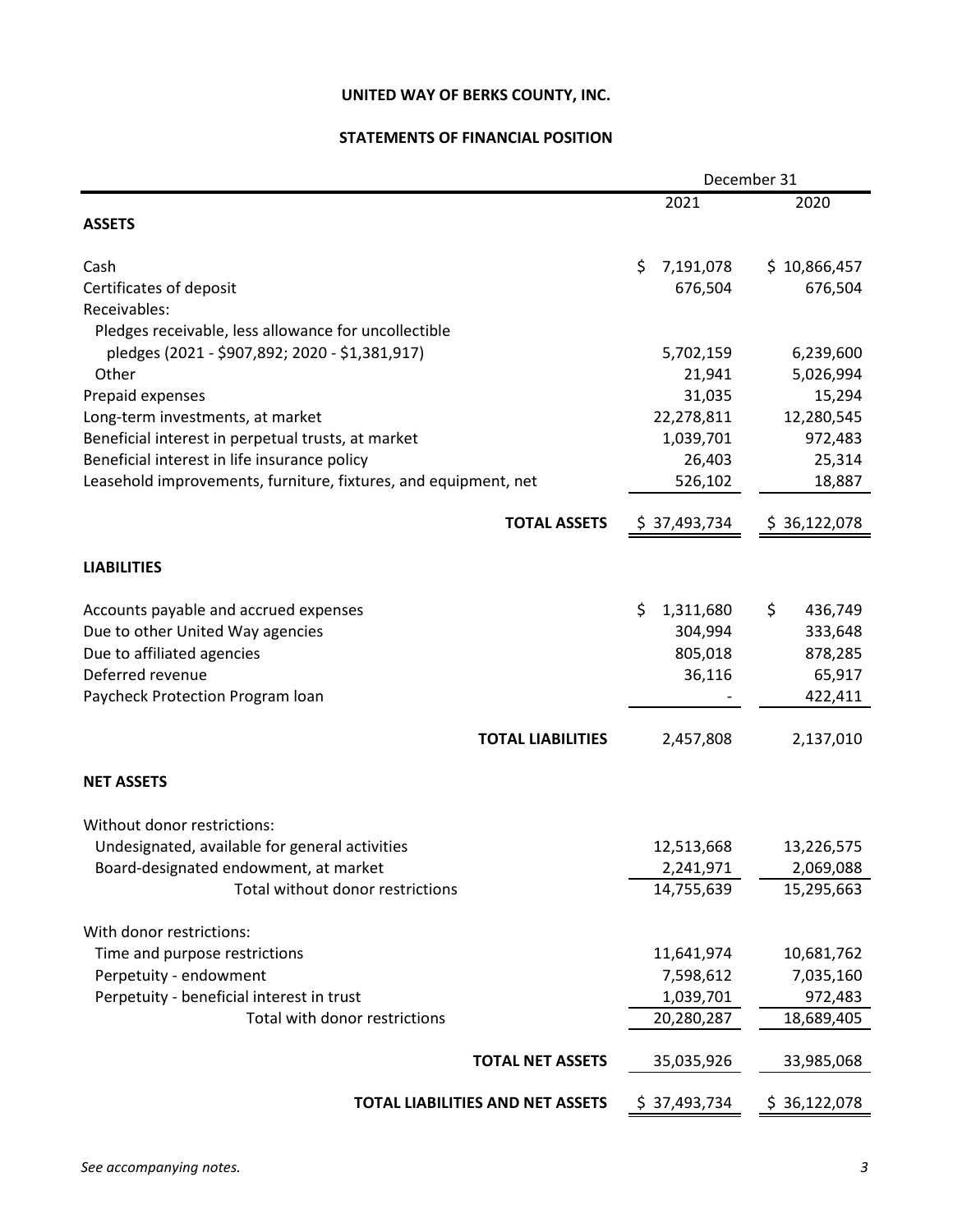#### **STATEMENTS OF ACTIVITIES**

|                                                                                                        | Year Ended December 31, 2021 |                |                      | Year Ended December 31, 2020 |                         |                      |
|--------------------------------------------------------------------------------------------------------|------------------------------|----------------|----------------------|------------------------------|-------------------------|----------------------|
|                                                                                                        | Without                      | With           | Without              | With                         | Year Ended December 31, |                      |
|                                                                                                        | Donor                        | Donor          | Donor                | Donor                        | 2021                    | 2020                 |
|                                                                                                        | Restrictions                 | Restrictions   | Restrictions         | Restrictions                 | Totals                  | Totals               |
| <b>PUBLIC SUPPORT AND OTHER REVENUE</b>                                                                |                              |                |                      |                              |                         |                      |
| Campaign contributions applicable to current period:                                                   | \$                           | \$             | Ś.                   | \$                           | \$                      | \$                   |
| Contributions received - current period<br>Less: donor designations                                    | 600,379<br>(88, 759)         |                | 779,766<br>(66, 327) |                              | 600,379<br>(88, 759)    | 779,766<br>(66, 327) |
| Less: allowance for uncollectible pledges                                                              | 84,681                       |                | (375,000)            |                              | 84,681                  | (375,000)            |
| Less: amounts not available for operations                                                             | (154, 375)                   |                | (378, 271)           |                              | (154, 375)              | (378, 271)           |
| Contributions received in prior periods and now released from restriction                              | 10,220,238                   | (10, 220, 238) | 10,311,936           | (10, 311, 936)               |                         |                      |
| Less: donor designations                                                                               | (1,085,229)                  | 1,085,229      | (1,598,352)          | 1,598,352                    |                         |                      |
| Less: allowance for uncollectible pledges                                                              | (574, 630)                   | 574,630        | (424, 256)           | 424,256                      |                         |                      |
| Less: amounts not available for operations                                                             | (129, 503)                   | 129,503        | (44,068)             | 44,068                       |                         |                      |
| Total campaign contributions applicable to current period                                              | 8,872,802                    | (8,430,876)    | 8,205,428            | (8, 245, 260)                | 441,926                 | (39, 832)            |
|                                                                                                        |                              |                |                      |                              |                         |                      |
| Campaign contributions received for next allocation period:<br>Contributions received - current period |                              | 10,271,633     |                      | 10,084,186                   | 10,271,633              | 10,084,186           |
| Less: donor designations                                                                               |                              | (1,020,877)    |                      | (1,085,229)                  | (1,020,877)             | (1,085,229)          |
| Less: allowance for uncollectible pledges                                                              |                              | (425, 545)     | $\sim$               | (574, 630)                   | (425, 545)              | (574, 630)           |
| Less: amounts not available for operations                                                             |                              | (2,694)        |                      | (129, 503)                   | (2,694)                 | (129, 503)           |
| Total campaign contributions for next allocation period                                                |                              | 8,822,517      |                      | 8,294,824                    | 8,822,517               | 8,294,824            |
|                                                                                                        |                              |                |                      |                              |                         |                      |
| Campaign contributions received for future years                                                       |                              | 860,465        |                      | 58,300                       | 860,465                 | 58,300               |
| Donor designations from other United Way agencies                                                      | 104,898                      |                | 124,435              |                              | 104,898                 | 124,435              |
| Prior year campaign contributions                                                                      | 306,459                      |                | 106,582              |                              | 306,459                 | 106,582              |
| Total campaign related revenue                                                                         | 9,284,159                    | 1,252,106      | 8,436,445            | 107,864                      | 10,536,265              | 8,544,309            |
| Grants, governmental agencies                                                                          | 58,274                       |                | 65,100               |                              | 58,274                  | 65,100               |
| COVID-19 contributions                                                                                 |                              | 26,503         |                      | 1,078,226                    | 26,503                  | 1,078,226            |
| Other contributions                                                                                    | 13,796                       | 335,956        | 10,029,124           | 557,707                      | 349,752                 | 10,586,831           |
| Donated materials and services                                                                         | 123,899                      |                | 77,288               |                              | 123,899                 | 77,288               |
| Total public support                                                                                   | 9,480,128                    | 1,614,565      | 18,607,957           | 1,743,797                    | 11,094,693              | 20,351,754           |
| Other revenue:                                                                                         |                              |                |                      |                              |                         |                      |
| Investment return, net                                                                                 | 712,222                      | (18, 363)      | 124,224              | 282,748                      | 693,859                 | 406,972              |
| Endowment investment return, net                                                                       | 247,899                      | 838,808        | 290,978              | 979,463                      | 1,086,707               | 1,270,441            |
| Transfers                                                                                              | 114,761                      | (231,097)      | 112,667              | (223, 652)                   | (116, 336)              | (110, 985)           |
| Other income                                                                                           | 91,699                       |                | 57,533               |                              | 91,699                  | 57,533               |
| Unrealized gain on beneficial interest                                                                 |                              | 67,218         |                      | 56,102                       | 67,218                  | 56,102               |
| Paycheck Protection Program loan forgiveness                                                           | 422,411                      |                |                      |                              | 422,411                 |                      |
| Other net assets released from restriction                                                             | 680,249                      | (680, 249)     | 1,196,417            | (1, 196, 417)                |                         |                      |
| Total other revenue                                                                                    | 2,269,241                    | (23, 683)      | 1,781,819            | (101, 756)                   | 2,245,558               | 1,680,063            |
| <b>TOTAL PUBLIC SUPPORT AND OTHER REVENUE</b>                                                          | 11,749,369                   | 1,590,882      | 20,389,776           | 1,642,041                    | 13,340,251              | 22,031,817           |
| See accompanying notes.                                                                                |                              |                |                      |                              |                         | 4                    |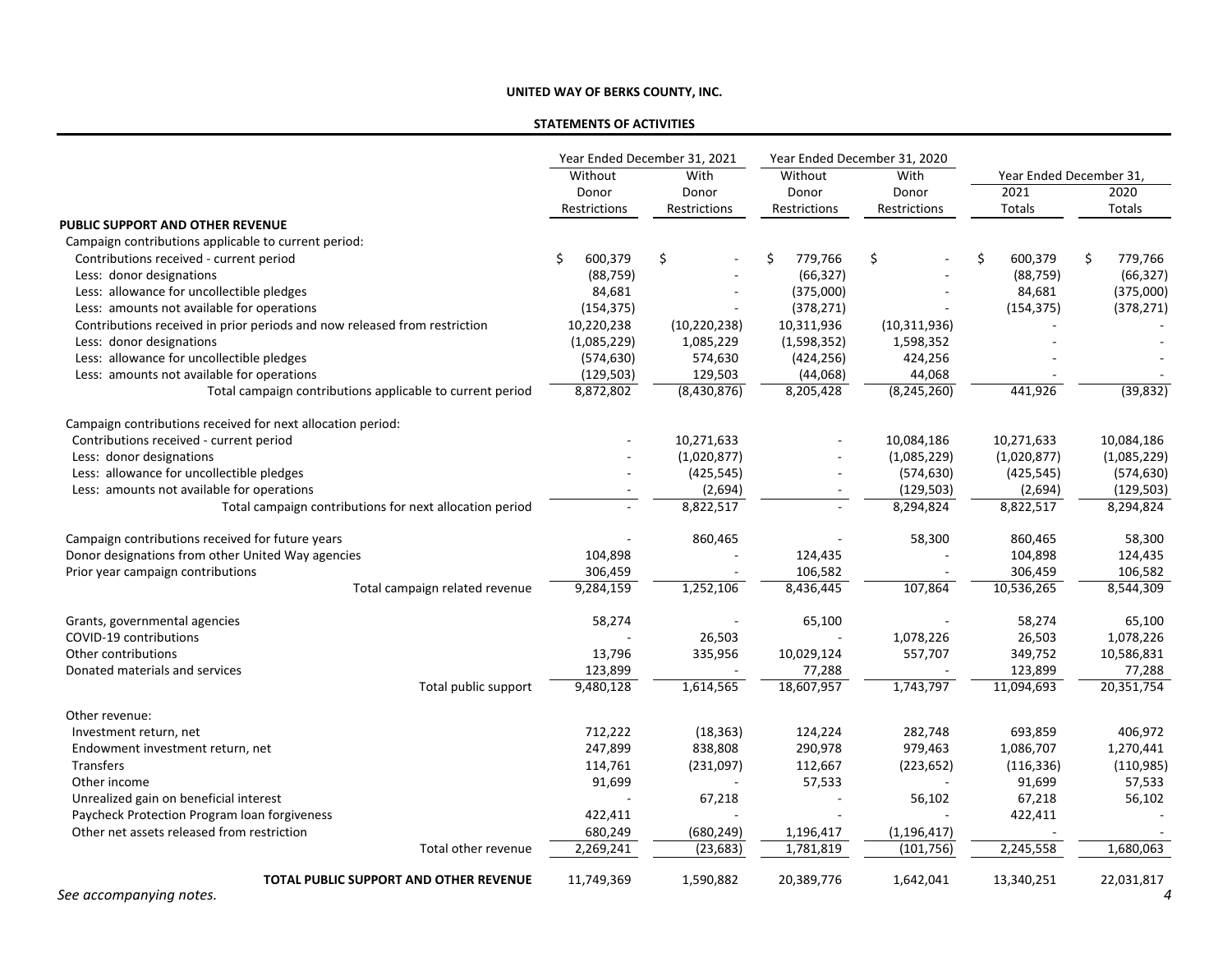### **STATEMENTS OF ACTIVITIES - CONTINUED**

|                                                           |              | Year Ended December 31, 2021<br>Year Ended December 31, 2020 |              |              |                         |              |  |  |
|-----------------------------------------------------------|--------------|--------------------------------------------------------------|--------------|--------------|-------------------------|--------------|--|--|
|                                                           | Without      | With                                                         | Without      | With         | Year Ended December 31, |              |  |  |
|                                                           | Donor        | Donor                                                        | Donor        | Donor        | 2021                    | 2020         |  |  |
|                                                           | Restrictions | Restrictions                                                 | Restrictions | Restrictions | Totals                  | Totals       |  |  |
| <b>ALLOCATIONS AND EXPENSES</b>                           |              |                                                              |              |              |                         |              |  |  |
| <b>PROGRAM SERVICES</b>                                   |              |                                                              |              |              |                         |              |  |  |
| Allocations and expenses:                                 |              |                                                              |              |              |                         |              |  |  |
| Gross funds distributed for services                      | 9,802,563    |                                                              | 8,133,883    |              | 9,802,563               | 8,133,883    |  |  |
| Less: donor designations                                  | (958, 192)   |                                                              | (1,422,604)  |              | (958, 192)              | (1,422,604)  |  |  |
| Net funds distributed for services                        | 8,844,371    |                                                              | 6,711,279    |              | 8,844,371               | 6,711,279    |  |  |
|                                                           |              |                                                              |              |              |                         |              |  |  |
| Community impact, including donated materials and         |              |                                                              |              |              |                         |              |  |  |
| services (2021 - \$93,330; 2020 - \$50,948))              | 1,290,327    |                                                              | 1,065,894    |              | 1,290,327               | 1,065,894    |  |  |
| <b>TOTAL PROGRAM SERVICES</b>                             | 10,134,698   |                                                              | 7,777,173    |              | 10,134,698              | 7,777,173    |  |  |
|                                                           |              |                                                              |              |              |                         |              |  |  |
| <b>SUPPORTING SERVICES</b>                                |              |                                                              |              |              |                         |              |  |  |
| Fundraising and resource development, including donated   |              |                                                              |              |              |                         |              |  |  |
| materials and services (2021 - \$25,026; 2020 - \$23,992) | 1,396,469    |                                                              | 1,368,428    |              | 1,396,469               | 1,368,428    |  |  |
| Administration, including donated materials               |              |                                                              |              |              |                         |              |  |  |
| and services (2021 - \$5,544; 2020 - \$2,348)             | 758,226      |                                                              | 703,226      |              | 758,226                 | 703,226      |  |  |
| <b>TOTAL SUPPORTING SERVICES</b>                          | 2,154,695    |                                                              | 2,071,654    |              | 2,154,695               | 2,071,654    |  |  |
|                                                           |              |                                                              |              |              |                         |              |  |  |
| <b>TOTAL ALLOCATIONS AND EXPENSES</b>                     | 12,289,393   |                                                              | 9,848,827    |              | 12,289,393              | 9,848,827    |  |  |
|                                                           |              |                                                              |              |              |                         |              |  |  |
| <b>INCREASE (DECREASE) IN NET ASSETS</b>                  | (540, 024)   | 1,590,882                                                    | 10,540,949   | 1,642,041    | 1,050,858               | 12,182,990   |  |  |
|                                                           |              |                                                              |              |              |                         |              |  |  |
| <b>NET ASSETS AT BEGINNING OF YEAR</b>                    | 15,295,663   | 18,689,405                                                   | 4,754,714    | 17,047,364   | 33,985,068              | 21,802,078   |  |  |
|                                                           |              |                                                              |              |              |                         |              |  |  |
| <b>NET ASSETS AT END OF YEAR</b>                          | \$14,755,639 | \$20,280,287                                                 | \$15,295,663 | \$18,689,405 | \$35,035,926            | \$33,985,068 |  |  |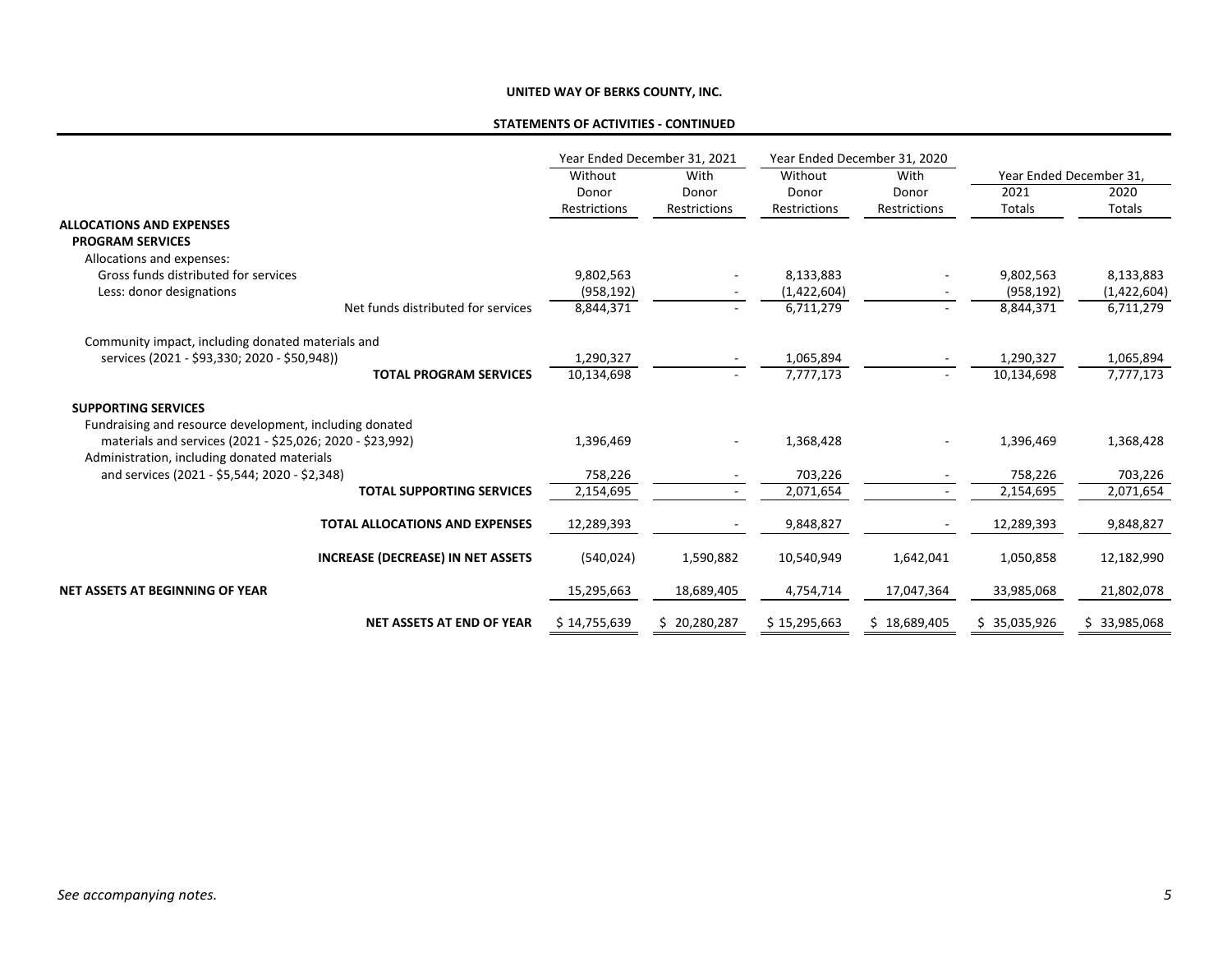## **STATEMENT OF FUNCTIONAL EXPENSES**

## **Year Ended December 31, 2021**

|                                                                  | Program<br>Services          |                                |                                           |                                  |                                 |
|------------------------------------------------------------------|------------------------------|--------------------------------|-------------------------------------------|----------------------------------|---------------------------------|
|                                                                  | Community<br>Impact          | Resource<br>Development        | <b>Support Services</b><br>Administration | <b>Total Support</b><br>Services | Totals                          |
| Gross funds distributed for services<br>Less: donor designations | 9,802,563<br>(958, 192)      | \$<br>$\overline{\phantom{a}}$ | \$<br>$\overline{\phantom{0}}$            | \$                               | 9,802,563<br>\$<br>(958, 192)   |
| Net allocations to services                                      | 8,844,371                    |                                |                                           |                                  | 8,844,371                       |
| <b>Salaries</b><br>Employee benefits<br>Payroll taxes            | 666,556<br>115,940<br>52,452 | 702,402<br>160,440<br>53,988   | 428,927<br>87,746<br>32,902               | 1,131,329<br>248,186<br>86,890   | 1,797,885<br>364,126<br>139,342 |
| Total salaries and related expenses                              | 834,948                      | 916,830                        | 549,575                                   | 1,466,405                        | 2,301,353                       |
| Contract services                                                | 146,179                      | 102,899                        | 63,973                                    | 166,872                          | 313,051                         |
| <b>Supplies</b>                                                  | 34,721                       | 2,904                          | 3,064                                     | 5,968                            | 40,689                          |
| Telephone                                                        | 4,977                        | 5,736                          | 3,553                                     | 9,289                            | 14,266                          |
| Postage                                                          | 349                          | 6,650                          | 1,382                                     | 8,032                            | 8,381                           |
| Occupancy                                                        | 55,066                       | 63,200                         | 39,099                                    | 102,299                          | 157,365                         |
| Rent, purchase, and maintenance of equipment                     | 8,510                        | 20,150                         | 10,811                                    | 30,961                           | 39,471                          |
| Printing and promotion                                           | 9,959                        | 116,032                        | 5,320                                     | 121,352                          | 131,311                         |
| <b>Travel and conferences</b>                                    | 7,988                        | 9,898                          | 5,095                                     | 14,993                           | 22,981                          |
| Insurance                                                        | 6,668                        | 7,660                          | 4,721                                     | 12,381                           | 19,049                          |
| United Way sponsored meetings                                    | 8,318                        | 4,719                          | 1,026                                     | 5,745                            | 14,063                          |
| United Way Worldwide and United Way of Pennsylvania dues         | 68,748                       | 79,735                         | 49,126                                    | 128,861                          | 197,609                         |
| Donated materials and services                                   | 93,330                       | 25,026                         | 5,544                                     | 30,570                           | 123,900                         |
| Depreciation                                                     | 5,261                        | 3,810                          | 3,661                                     | 7,471                            | 12,732                          |
| Miscellaneous expenses                                           | 5,305                        | 31,220                         | 12,276                                    | 43,496                           | 48,801                          |
| <b>TOTAL EXPENSES</b>                                            | \$10,134,698                 | 1,396,469<br>Ş.                | 758,226                                   | 2,154,695<br>S                   | \$12,289,393                    |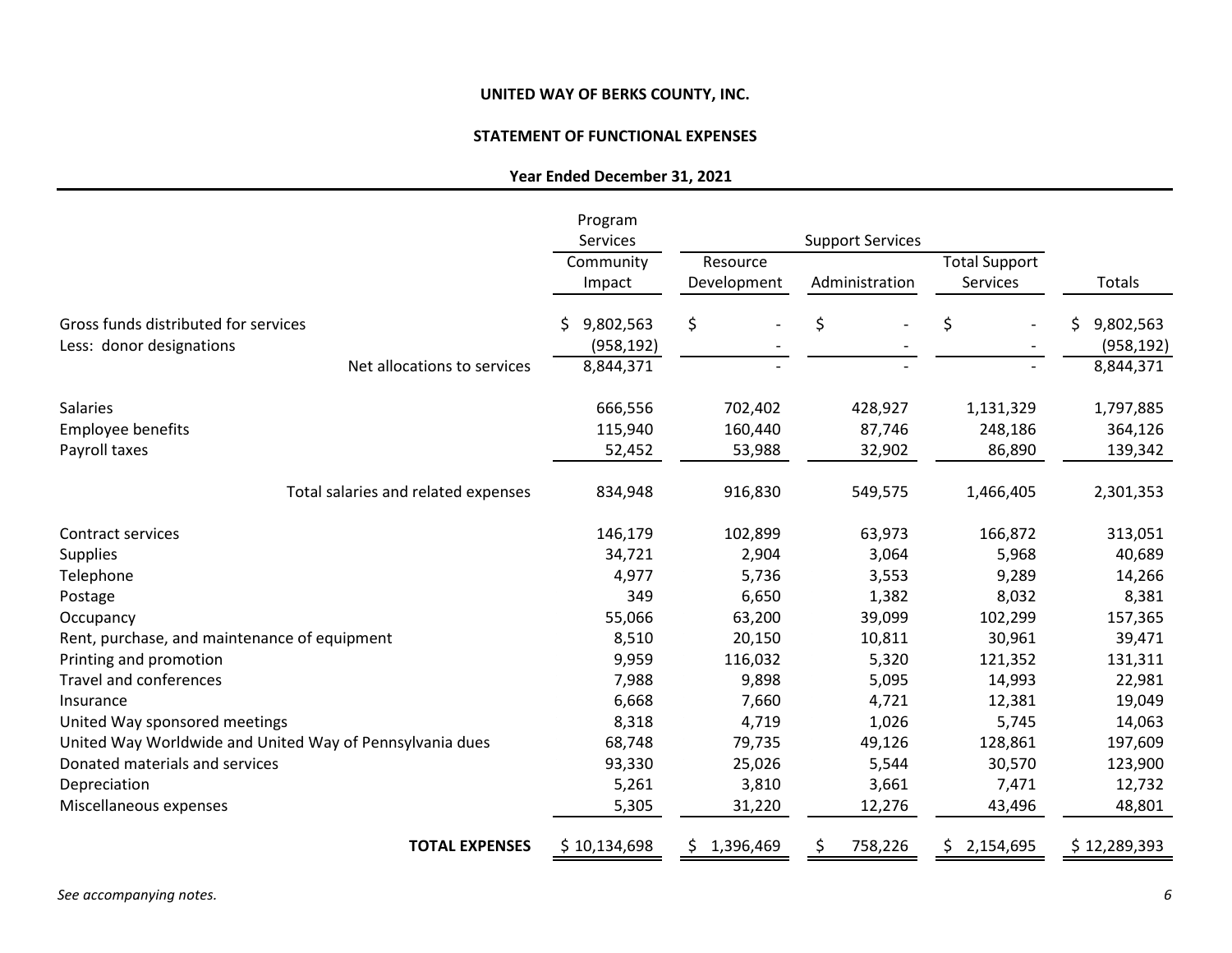## **STATEMENT OF FUNCTIONAL EXPENSES**

## **Year Ended December 31, 2020**

|                                                                                                 | Program<br>Services                          |                                |                                           |                                  |                                              |
|-------------------------------------------------------------------------------------------------|----------------------------------------------|--------------------------------|-------------------------------------------|----------------------------------|----------------------------------------------|
|                                                                                                 | Community<br>Impact                          | Resource<br>Development        | <b>Support Services</b><br>Administration | <b>Total Support</b><br>Services | Totals                                       |
| Gross funds distributed for services<br>Less: donor designations<br>Net allocations to services | 8,133,883<br>Ś<br>(1, 422, 604)<br>6,711,279 | \$<br>$\overline{\phantom{a}}$ | \$                                        | $\zeta$                          | 8,133,883<br>\$.<br>(1,422,604)<br>6,711,279 |
| <b>Salaries</b><br>Employee benefits<br>Payroll taxes                                           | 566,477<br>95,084<br>41,500                  | 766,608<br>163,597<br>55,565   | 416,979<br>79,224<br>30,355               | 1,183,587<br>242,821<br>85,920   | 1,750,064<br>337,905<br>127,420              |
| Total salaries and related expenses                                                             | 703,061                                      | 985,770                        | 526,558                                   | 1,512,328                        | 2,215,389                                    |
| Contract services                                                                               | 98,363                                       | 66,750                         | 38,747                                    | 105,497                          | 203,860                                      |
| <b>Supplies</b>                                                                                 | 72,167                                       | 2,771                          | 1,087                                     | 3,858                            | 76,025                                       |
| Telephone                                                                                       | 3,592                                        | 4,471                          | 2,585                                     | 7,056                            | 10,648                                       |
| Postage                                                                                         | 335                                          | 4,834                          | 1,866                                     | 6,700                            | 7,035                                        |
| Occupancy                                                                                       | 48,818                                       | 62,195                         | 36,008                                    | 98,203                           | 147,021                                      |
| Rent, purchase, and maintenance of equipment                                                    | 8,839                                        | 17,882                         | 11,401                                    | 29,283                           | 38,122                                       |
| Printing and promotion                                                                          | 588                                          | 72,891                         | 202                                       | 73,093                           | 73,681                                       |
| <b>Travel and conferences</b>                                                                   | 1,036                                        | 3,053                          | 668                                       | 3,721                            | 4,757                                        |
| Insurance                                                                                       | 6,061                                        | 7,459                          | 4,312                                     | 11,771                           | 17,832                                       |
| United Way sponsored meetings                                                                   | 7,190                                        | 6,729                          | 337                                       | 7,066                            | 14,256                                       |
| United Way Worldwide and United Way of Pennsylvania dues                                        | 56,076                                       | 69,010                         | 39,891                                    | 108,901                          | 164,977                                      |
| Donated materials and services                                                                  | 50,948                                       | 23,992                         | 2,348                                     | 26,340                           | 77,288                                       |
| Depreciation                                                                                    | 6,647                                        | 8,498                          | 6,037                                     | 14,535                           | 21,182                                       |
| Miscellaneous expenses                                                                          | 2,173                                        | 32,123                         | 31,179                                    | 63,302                           | 65,475                                       |
| <b>TOTAL EXPENSES</b>                                                                           | \$7,777,173                                  | 1,368,428<br>\$.               | 703,226                                   | 2,071,654<br>Ş                   | 9,848,827                                    |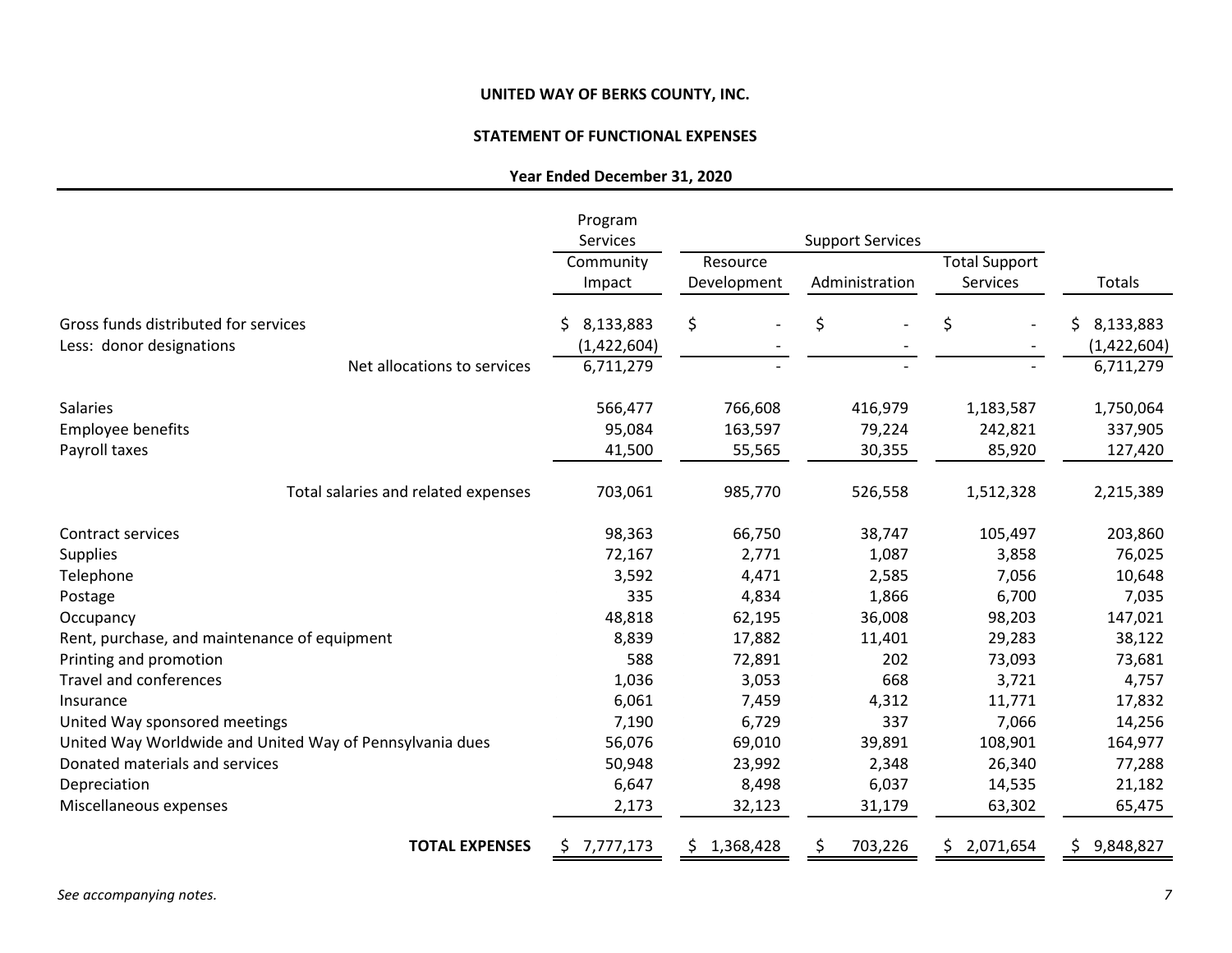## **STATEMENTS OF CASH FLOWS**

|                                                           |    | Year Ended December 31 |               |
|-----------------------------------------------------------|----|------------------------|---------------|
|                                                           |    | 2021                   | 2020          |
| <b>CASH FLOWS FROM OPERATING ACTIVITIES</b>               |    |                        |               |
| Change in net assets                                      | \$ | 1,050,858              | \$12,182,990  |
| Adjustments to reconcile change in net assets to net cash |    |                        |               |
| provided by operating activities:                         |    |                        |               |
| Depreciation                                              |    | 12,732                 | 21,182        |
| Loss on disposal of assets                                |    | 863                    |               |
| Gain on sale of investments                               |    | (235, 401)             | (65, 832)     |
| Unrealized gain on investments                            |    | (183, 361)             | (1, 289, 799) |
| Unrealized gain on beneficial interest in perpetual trust |    | (67, 218)              | (56, 102)     |
| Contribution of beneficial interest in insurance policy   |    | (1,089)                | (1,045)       |
| Contributions restricted for endowment funds              |    | (1,091)                | (65, 740)     |
| Paycheck Protection Program loan forgiveness              |    | (422, 411)             |               |
| Changes in:                                               |    |                        |               |
| Pledges receivable                                        |    | 537,441                | 1,988,726     |
| Other receivables                                         |    | 5,005,053              | (5,018,023)   |
| Prepaid expenses                                          |    | (15, 741)              | 21,700        |
| Accounts payable and accrued expenses                     |    | 646,569                | 69,232        |
| Due to other United Way agencies                          |    | (28, 654)              | 3,422         |
| Due to affiliated agencies                                |    | (73, 267)              | (466, 803)    |
| Deferred revenue                                          |    |                        |               |
|                                                           |    | (29, 801)              | 65,917        |
| NET CASH PROVIDED BY OPERATING ACTIVITIES                 |    | 6,195,482              | 7,389,825     |
| <b>CASH FLOWS FROM INVESTING ACTIVITIES</b>               |    |                        |               |
| Purchase of equipment                                     |    | (292, 448)             | (17, 629)     |
| Proceeds from sale of investments                         |    | 12,224,719             | 2,403,202     |
| Purchase of investments                                   |    | (21,804,223)           | (2, 161, 591) |
|                                                           |    |                        |               |
| NET CASH PROVIDED (USED) BY INVESTING ACTIVITIES          |    | (9,871,952)            | 223,982       |
| <b>CASH FLOWS FROM FINANCING ACTIVITIES</b>               |    |                        |               |
| Contributions restricted for endowment funds              |    | 1,091                  | 65,740        |
| Proceeds from Paycheck Protection Program loan            |    |                        | 422,411       |
|                                                           |    |                        |               |
| NET CASH PROVIDED BY FINANCING ACTIVITIES                 |    | 1,091                  | 488,151       |
| NET INCREASE (DECREASE) IN CASH AND CASH EQUIVALENTS      |    | (3,675,379)            | 8,101,958     |
| CASH AND CASH EQUIVALENTS AT BEGINNING OF YEAR            |    | 11,542,961             | 3,441,003     |
|                                                           |    |                        |               |
| CASH AND CASH EQUIVALENTS AT END OF YEAR                  | -Ş | 7,867,582              | \$11,542,961  |
| <b>RECONCILIATION OF CASH AT END OF YEAR</b>              |    |                        |               |
| Cash and cash equivalents                                 | \$ | 7,191,078              | \$10,866,457  |
| Certificates of deposit                                   |    | 676,504                | 676,504       |
|                                                           |    |                        |               |
| <b>CASH AND CASH EQUIVALENTS</b>                          | \$ | 7,867,582              | \$11,542,961  |
| SUPPLEMENTAL DISCLOSURE OF NONCASH FINANCING ACTIVITIES   |    |                        |               |
|                                                           | \$ | 422,411                | \$            |
| Paycheck Protection Program loan forgiveness              |    |                        |               |
| See accompanying notes.                                   |    |                        | 8             |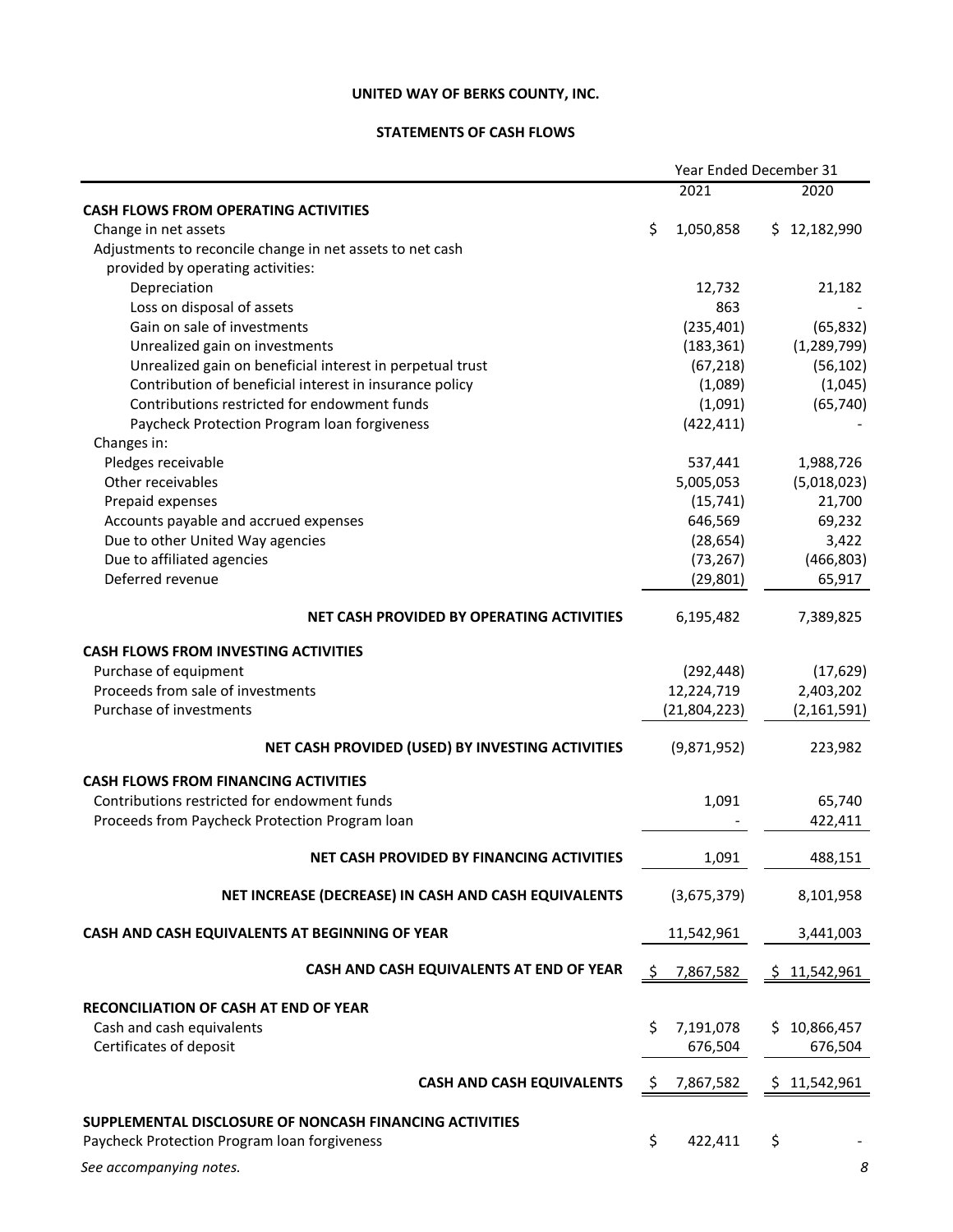## **NOTES TO FINANCIAL STATEMENTS**

### **December 31, 2021 and 2020**

United Way of Berks County, Inc. (the "Organization") is a Pennsylvania non-profit organization whose mission is to improve lives by inspiring collaborations, volunteerism, and financial support to build a stronger community. Founded in 1925, the Organization has addressed Berks County's most important health and human services needs for more than 90 years.

United Way of Berks County, Inc. develops and supports health and human service programs that address our community's most pressing needs through four focus areas of Education, Financial Stability, Health, and Safety Net Services. The Organization partners with Berks County leaders, businesses, educational communities, government and faith-based supporters, non-profit organizations, volunteers, and donors to develop innovative solutions that address our community's immediate needs as well as long-term community solutions. By coming together around common objectives, we create lasting systemic change that transforms lives and builds a stronger community for us all to live, work, and raise our families.

Through an annual fundraising campaign conducted primarily by volunteers, the United Way of Berks County, Inc. raises money from individuals, workplace campaigns, corporate giving, and foundation grants to make services provided by the Organization and by other area partners and not-for-profit health and human service organizations possible. United Way of Berks County, Inc.'s annual fundraising campaign generates revenues to support programs and services in the local community in the subsequent calendar year. United Way of Berks County, Inc.'s fundraising efforts also include special efforts to respond to emerging issues and strategic initiatives as well as the development of endowment resources.

## **NOTE 1 - SUMMARY OF SIGNIFICANT ACCOUNTING POLICIES**

## **Basis of Accounting**

The financial statements of the Organization have been prepared on the accrual basis of accounting in accordance with accounting standards generally accepted in the United States of America (U.S. GAAP).

#### **Cash**

At year end and at various times during the year, the Organization had cash balances in excess of the federally insured limit in its primary operating bank account. For purposes of the statement of cash flows, the Organization considers all highly-liquid investments with a maturity of three months or less to be cash equivalents.

## **Certificates of Deposit**

The Organization purchases certificates of deposit with its excess operating funds. While some certificates of deposit are purchased at local banks, the majority of the funds are invested through a local bank, on a reciprocal basis, through the Certificate of Deposit Account Registry Service. This program allows the Organization to invest in multiple banks, at competitive rates, so that all the excess funds invested through this program are FDIC insured. The Organization maintains a certificate of deposit ladder with most certificates maturing on a three-year basis.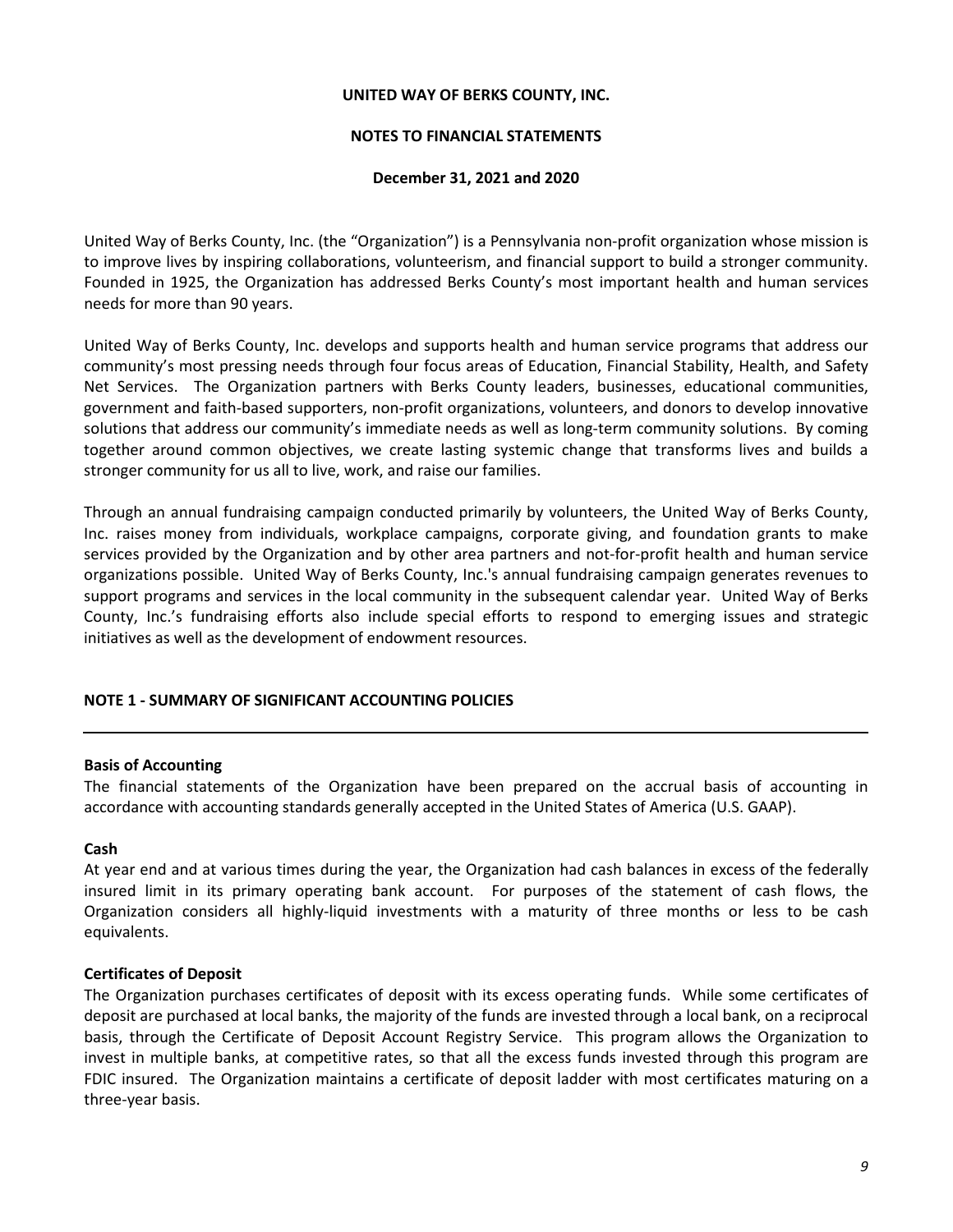## **NOTES TO FINANCIAL STATEMENTS**

### **December 31, 2021 and 2020**

## **NOTE 1 - SUMMARY OF SIGNIFICANT ACCOUNTING POLICIES - CONTINUED**

#### **Promises to Give/Pledges Receivable and Other Receivables**

Unconditional promises to give are recognized as revenues and assets in the period received. Conditional promises to give are recognized only when the conditions on which they depend are substantially met and the promises become unconditional.

### **Allowance for Uncollectible Pledges and Other Receivables**

The Organization uses the allowance method to determine uncollectible unconditional monies receivable. The allowance is computed based on a four-year historical average adjusted by management's estimates of current economic factors applied to gross campaign estimates.

#### **Investments**

Investments in equity securities with readily determinable fair values and investments in debt securities are measured at fair value in the statement of financial position. Investment income or loss, including gains and losses of investments, interest and dividends, and investment fees are included in the statement of activities as increases or decreases in net assets without donor restrictions unless the income or loss is restricted by donor or law.

Investments are exposed to various risks such as interest rate, credit, and overall market volatility. Due to the level of risk associated with certain investment securities, it is reasonably possible that changes in the fair value of investments will occur in the near-term and that such changes could materially affect the amounts reported in the statement of financial position.

#### **Leasehold Improvements, Furniture, Fixtures, and Equipment**

Purchases of new leasehold improvements, furniture, fixtures, and equipment are recorded at cost. The Organization's policy is to capitalize any assets in excess of \$500 with an estimated useful life of more than one year. Donations of new furniture, fixtures, and equipment are recorded as support at their estimated fair value. Such donations are reported as unrestricted support unless the donor has restricted the donated asset for a specific purpose. Assets donated with explicit restrictions regarding their use and conditional contributions of cash that must be used to acquire furniture, fixtures, and equipment are reported as donor restricted support. Absent donor stipulations regarding how long those donated assets must be maintained, the Organization reports expirations of donor restrictions when the donated or acquired assets are placed in service as instructed by the donor. The Organization reclassifies donor restricted net assets to net assets without donor restrictions at that time. Leasehold improvements, furniture, fixtures, and equipment are depreciated using the straightline method over their estimated useful lives as follows:

| Leasehold improvements        | 7 years (or estimated life of lease) |
|-------------------------------|--------------------------------------|
| <b>Furniture and fixtures</b> | 5 years                              |
| Equipment                     | 3 years                              |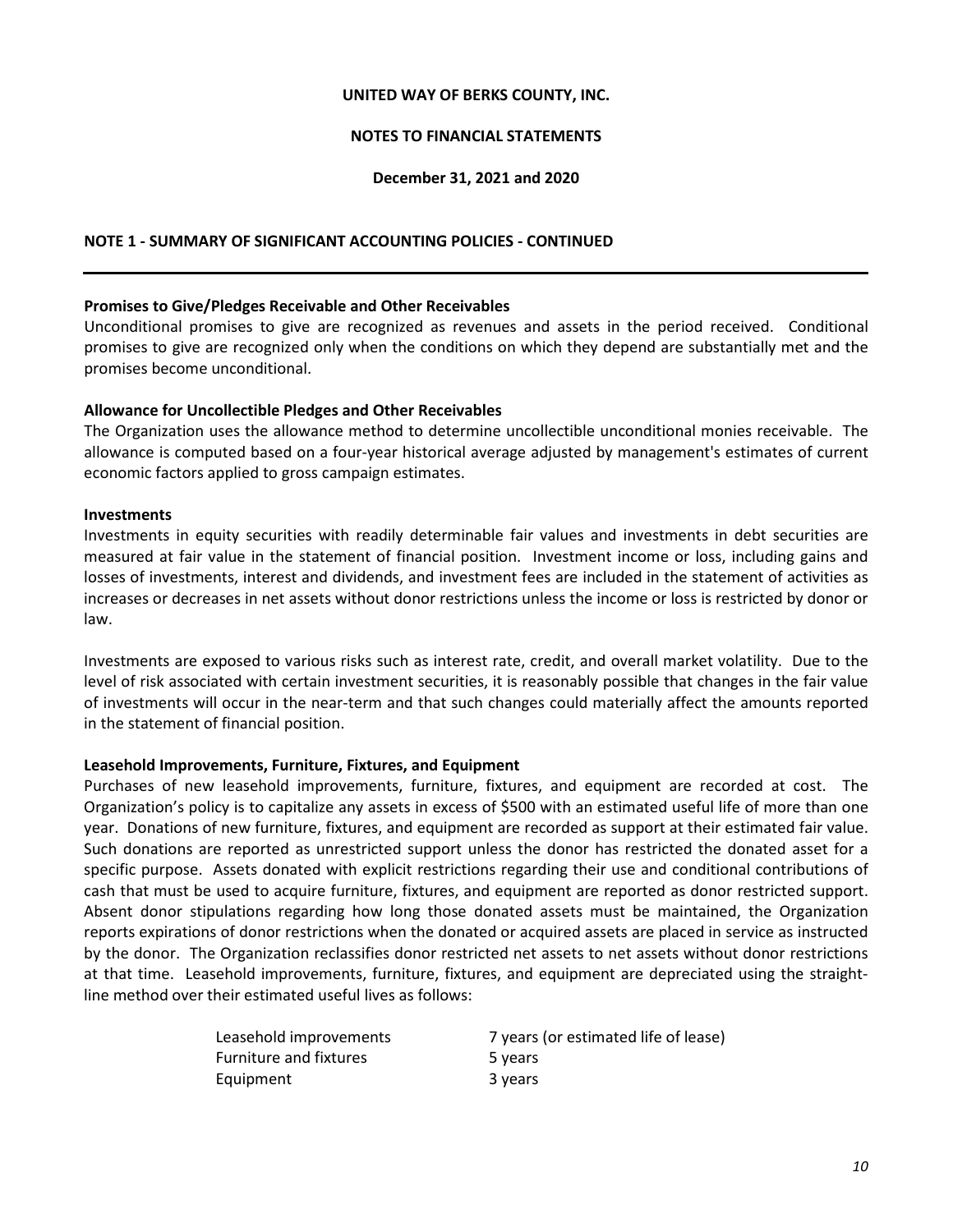## **NOTES TO FINANCIAL STATEMENTS**

#### **December 31, 2021 and 2020**

## **NOTE 1 - SUMMARY OF SIGNIFICANT ACCOUNTING POLICIES - CONTINUED**

#### **Leasehold Improvements, Furniture, Fixtures, and Equipment - continued**

Maintenance and repairs of property and equipment are charged to operations and major improvements are capitalized. Upon retirement, sale, or other disposition of leasehold improvements, furniture, fixtures, and equipment, the cost and accumulated depreciation are eliminated from the accounts and a gain or loss is recorded.

### **Net Assets**

The Organization is required to report information regarding its financial position and activities according to two net asset classes:

• *Net Assets Without Donor Restrictions* are available for use at the discretion of the Board and/or management for general operating purposes. From time to time the Board may designate a portion of these net assets for specific purposes which makes them unavailable for use at management's discretion.

See Note 7 for more information on the composition of net assets without donor restrictions.

• *Net Assets With Donor Restrictions* consist of assets whose use is limited by donor-imposed, time and/or purpose restrictions.

The Organization reports gifts of cash and other assets as revenue with donor restrictions if they are received with donor stipulations that limit the use of the donated assets. When a donor restriction expires, that is, when a stipulated time restriction ends or purpose restriction is accomplished, the net assets are reclassified as net assets without donor restriction and reported in the statement of activities as net assets released from restrictions.

Some net assets with donor restrictions include a stipulation that assets provided be maintained permanently (perpetual in nature) while permitting the Organization to expend the income generated by the assets in accordance with the provisions of additional donor-imposed stipulations or a Board approved spending policy.

See Notes 8 and 9 for more information on the composition of net assets with donor restrictions and the release of restrictions, respectively.

#### **Revenue Recognition**

In accordance with Financial Accounting Standards Board (FASB) Accounting Standards Codification Topic 606, *Revenue from Contracts with Customers* ("ASC 606"), the Organization recognizes revenue when control of the promised services is transferred to the Organization's outside parties in an amount that reflects the consideration the Organization expects to be entitled to in exchange for those services. The standard outlined a five-step model whereby revenue is recognized as performance obligations are satisfied.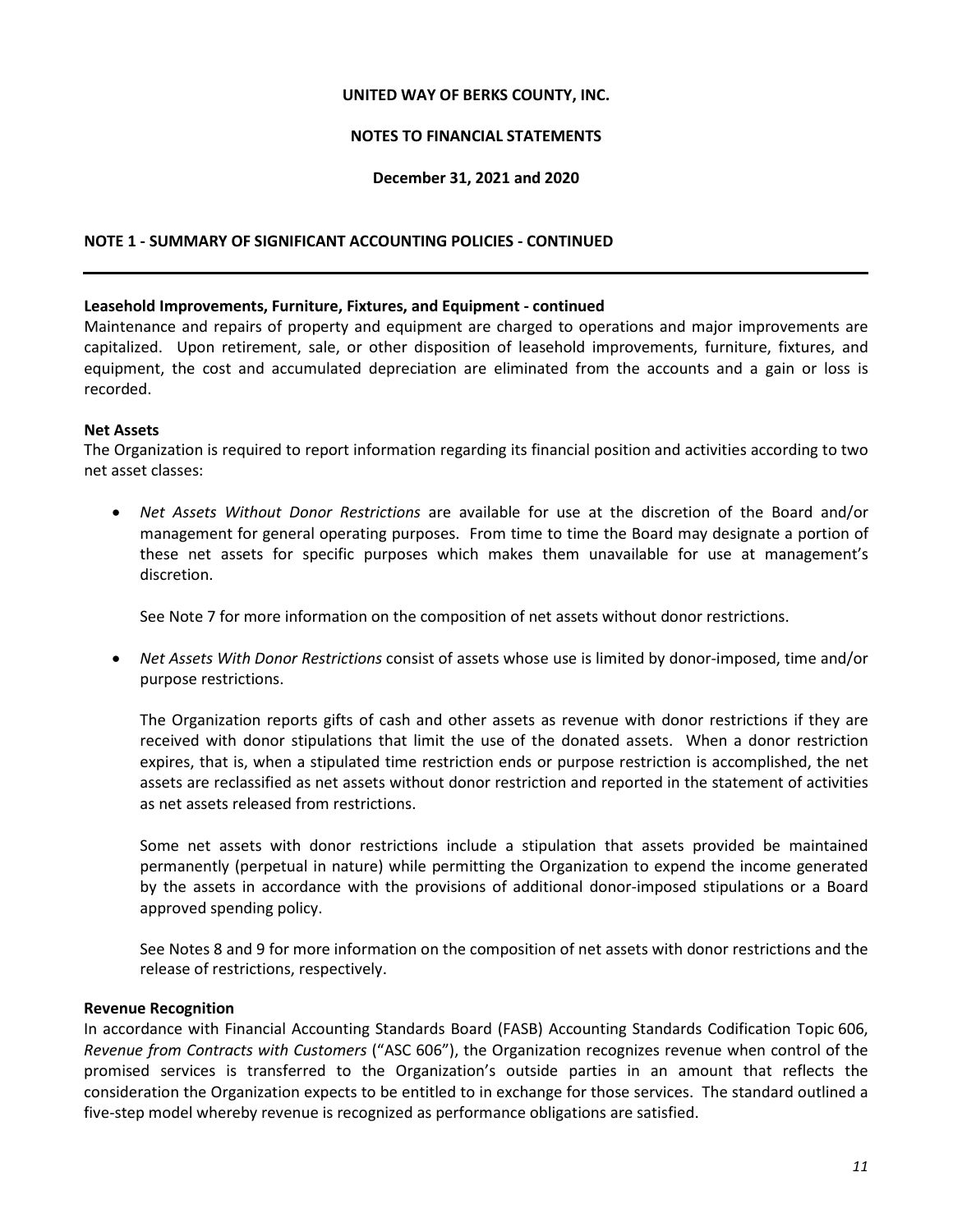## **NOTES TO FINANCIAL STATEMENTS**

#### **December 31, 2021 and 2020**

### **NOTE 1 - SUMMARY OF SIGNIFICANT ACCOUNTING POLICIES - CONTINUED**

#### **Revenue Recognition - continued**

Except for tuition fees the Organization's revenue from program service fees, events, and merchandise income, and other contracts is minimal. Most of the Organization's revenue is from contribution revenue.

#### Tuition Fees

The Organization offers a limited number of classes available for individuals to register for and attend at a cost. A full refund is provided if a registrant cancels their registration prior to the start of the class. Refunds are typically not issued after the sessions have begun. Individuals with financial need may be eligible for a discounted rate. Under ASC 606, management considers tuition fees to be a contract with a customer. Revenue by class type is as follows:

#### *Single Class*

Single classes can be paid for in advance or, at times, at the time of the class. Fees must be paid by the start of the class. The tuition fee is recognized when the class/program occurs, and the performance obligation is met.

#### *Multi-Session Class*

Multi-session classes must be paid for in advance. A contractual obligation is created at the time of registration between the Organization and the class registrant. The sessions provided are the performance obligations. The number of performance obligations depends on the number of sessions provided for the class. The transaction price will vary based on the type of class provided. The performance obligation for the class is satisfied ratably over the sessions for each class/program with revenue being recognized based on the allocation per session as each session is completed*.* 

Deferred revenue related to the program totaled \$28,472 for the year ended December 31, 2021. There was no deferred revenue related to the program for the year ended December 31, 2020.

#### **Contribution Revenue**

The Organization recognizes revenue from contributions in accordance with Accounting Standards Update (ASU) 2018-08 *Not-For-Profit Entities* (Topic 958); *Clarifying the Scope and the Accounting Guidance for Contributions Received and Contributions Made*. In accordance with ASU 2018-08, the Organization evaluates whether a transfer of assets is (1) an exchange transaction in which a resource provider is receiving commensurate value in return for the resources transferred or (2) a contribution. If the transfer of assets is determined to be an exchange transaction, the Organization applies guidance under ASC-606. If the transfer of assets is determined to be a contribution, the Organization evaluates whether the contribution is conditional based upon whether the agreement includes both (1) one or more barriers that must be overcome before the Organization is entitled to the assets transferred and promised, and (2) a right of return of assets transferred or a right or release of a promisor's obligation to transfer assets.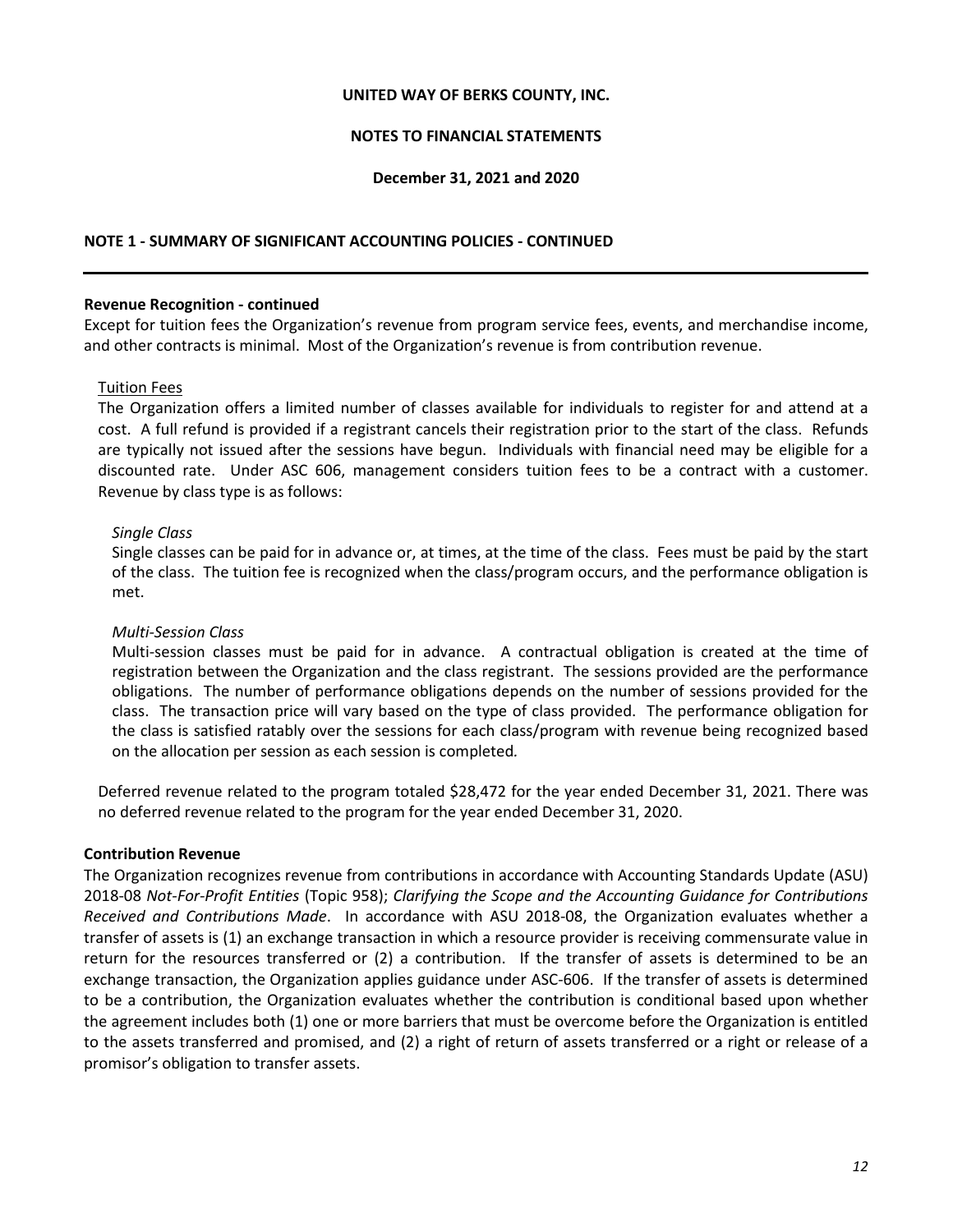## **NOTES TO FINANCIAL STATEMENTS**

### **December 31, 2021 and 2020**

### **NOTE 1 - SUMMARY OF SIGNIFICANT ACCOUNTING POLICIES - CONTINUED**

#### **Contribution Revenue - continued**

The Organization recognizes contributions received and made, including unconditional promises to give, as revenue in the period received or made. Contributions received are reported as either revenues without donor restrictions or revenues with donor restrictions. Promises to contribute that stipulate conditions to be met before the contribution is made are not recorded until the conditions are met.

In November 2020, the Organization was notified by representatives of a philanthropist that it would be receiving an unrestricted gift of \$10,000,000. In December 2020, the Organization received \$5,000,000 that was deposited in a money market account as an interim step while the Organization developed specific strategies around fund management, program investment, and reporting practices for the funds. The balance was received in January 2021. The Organization established an Advisory Committee of volunteers to work with staff to develop a spending strategy to utilize the funds. The committee developed the following strategies:

- **Immediate COVID Response Fund** Provide one-time grants to support basic needs (food, homeless prevention, medication, diapers, formula, etc.); Support of working families (quality childcare, remote learning centers, etc.); Unrestricted Operating Costs due to loss of revenue from cancelled fundraising; Agency Resiliency (continuity/disaster recovery plans, technology, training, etc.).
- **Impact Grants** Provide awards to organizations/collaborations addressing COVID related high need areas/impacted populations through programs and services. Impact grants will be used to expand/increase service delivery, provide resources to take programming to a new level, develop new programming, etc.
- **"Focus" Grants** Provide awards to sustainable collaborative efforts or non-profits engaged in addressing poverty, educational attainment, workforce readiness, social determinants of health, etc.

#### Grants

Support received under grants with Federal, State, and Local agencies are considered nonreciprocal transactions and follow the guidance for contributions. These grants are recorded as public support when the conditions are met, including incurring related costs and/or meeting program requirements. Grants receivable represent amounts due for expenditures incurred or program requirements met prior to yearend. Deferred revenue represents cash received in advance of the conditions being met. Deferred revenue related to grants totaled \$7,644 and \$65,917 at December 31, 2021 and 2020, respectively.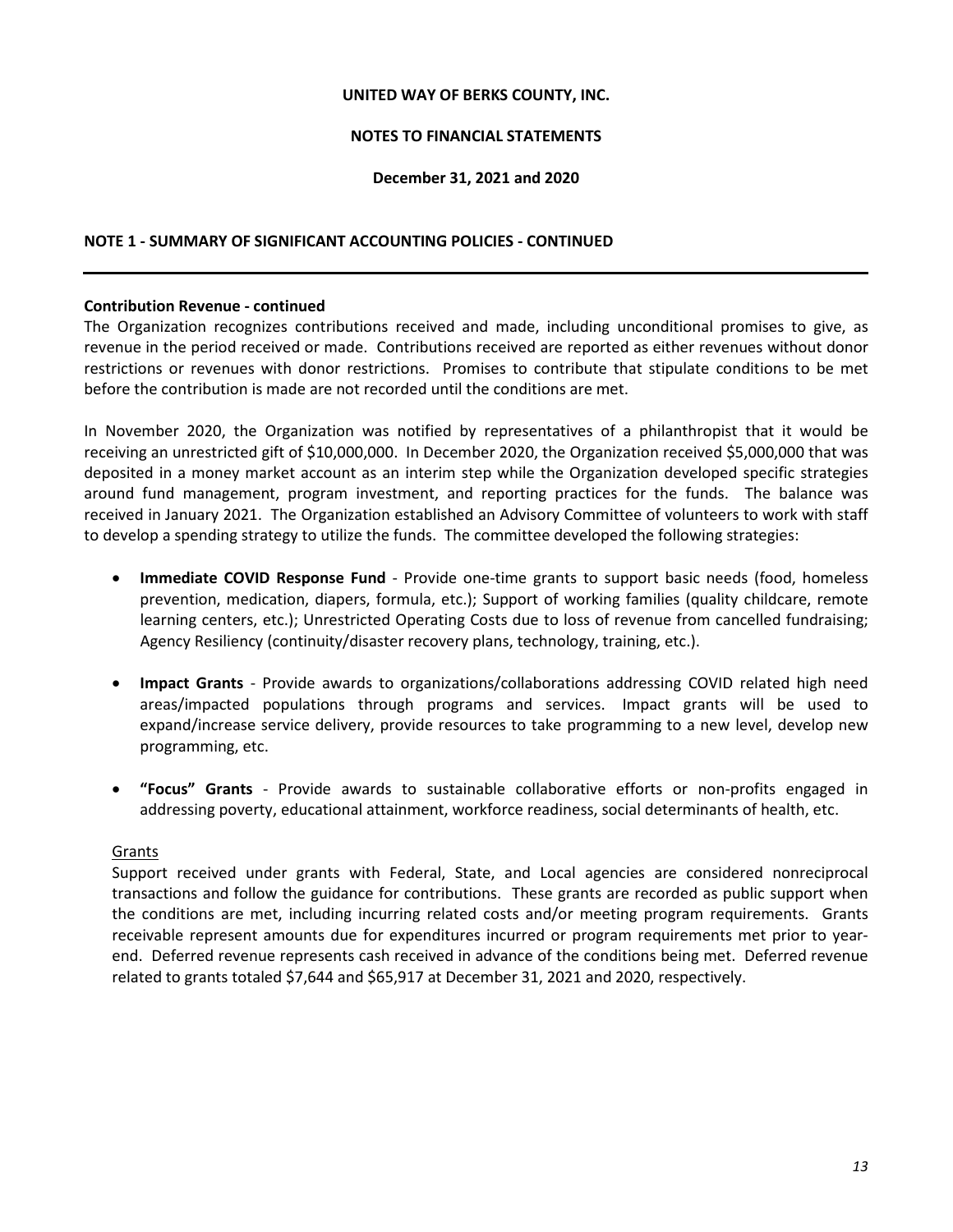## **NOTES TO FINANCIAL STATEMENTS**

### **December 31, 2021 and 2020**

### **NOTE 1 - SUMMARY OF SIGNIFICANT ACCOUNTING POLICIES - CONTINUED**

#### **Contribution Revenue - continued**

### Sponsorships

Support received from sponsorships solicited by the Organization, in support of organizational activities which enhance the mission of the organization, are considered nonreciprocal transactions and follow the guidance for contributions. Sponsorships support activities in the current fiscal year in which the solicitation occurs. In most cases, the sponsorships cover costs related to the annual campaign activities; others are focused on program activities. Sponsorships are either provided by individuals or companies. At the end of each fiscal year, sponsorships are closed out. If any dollars are left unused, the dollars are treated as restricted by the Organization and are available to support the same activities in the following fiscal year.

### **Donated Materials, Equipment, and Services**

The Organization records the estimated fair value of donated materials, equipment, and services related to its operations, which was \$123,899 and \$77,288 for the years ended December 31, 2021 and 2020, respectively.

A substantial number of volunteers have donated significant amounts of their time and services to the activities of the Organization without compensation. For the years ended December 31, 2021, and 2020, approximately 22,251 hours and 28,020 hours, respectively, were donated. No amounts have been reflected in the financial statements for volunteer donated services since no objective basis is available to measure the value of such services.

No amounts have been included in the accompanying financial statements for the Organization's share of the advertising managed by United Way Worldwide which promotes the United Way network's shared mission on nationally broadcast television including the National Football League (NFL), and the Ad Council, etc.

#### **Functional Expenses Allocation**

The statement of functional expenses presents Organizational expenditures based by function and natural classification. Expenses directly attributed to a specific functional area are reported as costs in those specific areas. Costs benefiting multiple functional areas are allocated based on the proportion of full-time equivalents.

## **Tax-Exempt Status**

The Organization has been granted tax-exempt status by the Internal Revenue Service under Section 501(c)(3) of the Internal Revenue Code. The Organization files federal and state information returns as required. There is no current year provision for federal or state income taxes.

In accordance with generally accepted accounting principles, the Organization accounts for uncertain tax positions relative to unrelated business income, if any, as required.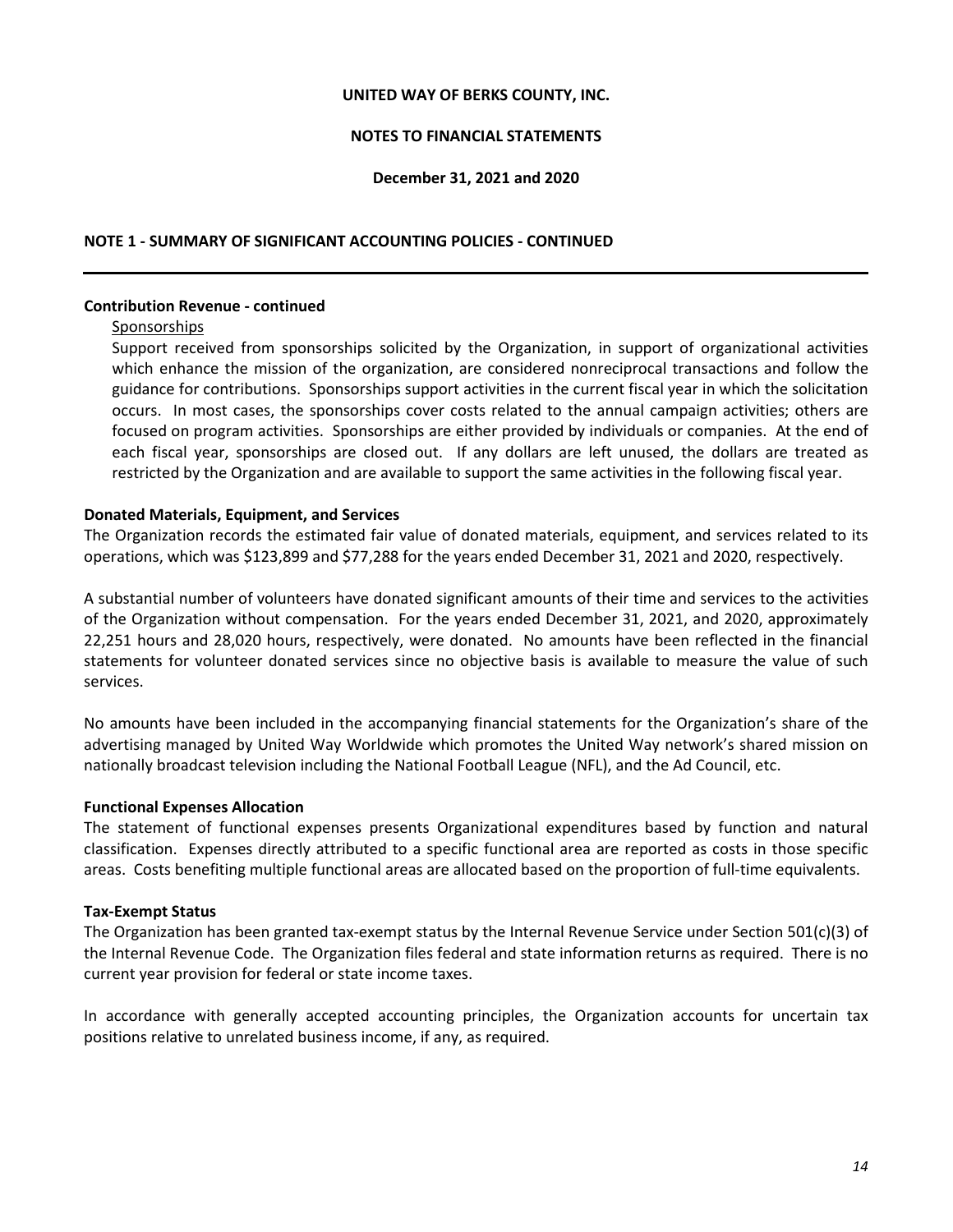## **NOTES TO FINANCIAL STATEMENTS**

### **December 31, 2021 and 2020**

## **NOTE 1 - SUMMARY OF SIGNIFICANT ACCOUNTING POLICIES - CONTINUED**

#### **Use of Estimates**

The preparation of financial statements in conformity with generally accepted accounting principles requires management to make estimates and assumptions that affect the reported amounts of assets and liabilities, and disclosure of contingent assets and liabilities at the date of the financial statements, and the reported amounts of revenues and expenses, including functional allocations, during the reporting period. Actual results could differ from those estimates.

#### **Subsequent Events**

In preparing these financial statements, the Organization has evaluated events and transactions for potential recognition or disclosure through May 9, 2022, the date the financial statements were available to be issued.

### **NOTE 2 - PROMISES TO GIVE**

United Way of Berks County, Inc. conducts an annual campaign to generate revenue to support health and human services in the local community.

Promises to give at December 31 are as follows:

|                                                                      | 2021                  | 2020                   |
|----------------------------------------------------------------------|-----------------------|------------------------|
| Pledges receivable                                                   | \$6,610,051           | \$7,621,517            |
| Receivable in less than one year<br>Receivable in one to three years | \$6,545,089<br>64,962 | \$7,514,617<br>106,900 |
| Total unconditional promises to give                                 | 6,610,051             | 7,621,517              |
| Less allowance for uncollectible pledges                             | 907,892               | 1,381,917              |
| Net promises to give                                                 | \$5,702,159           | \$6,239,600            |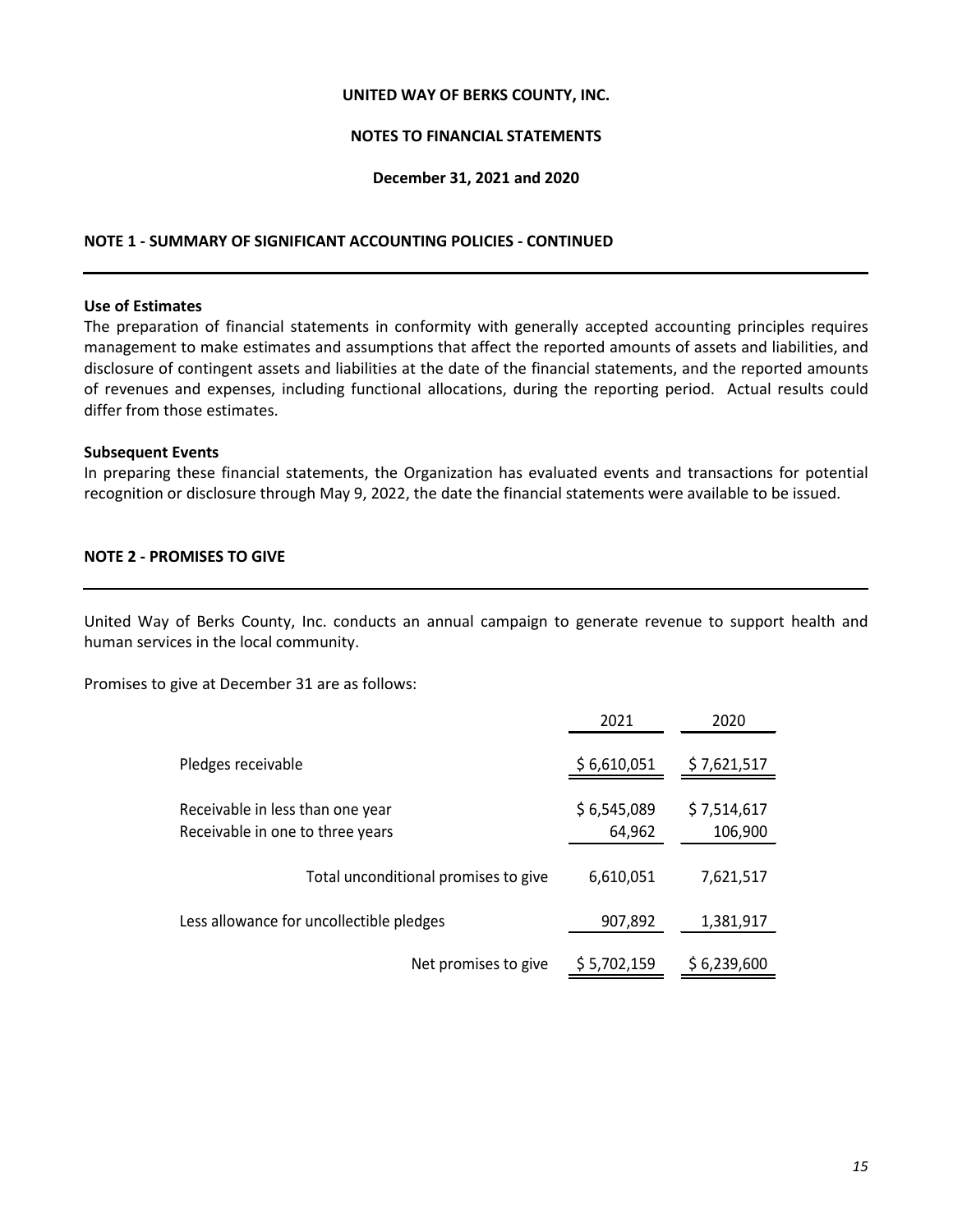## **NOTES TO FINANCIAL STATEMENTS**

#### **December 31, 2021 and 2020**

## **NOTE 3 - LONG-TERM INVESTMENTS AND FAIR VALUE MEASUREMENTS**

All investments are recorded at fair value.

The following table shows long-term investments held, including board-designated and donor-restricted endowment funds, endowment income held as net assets with donor restrictions, and other funds which can be used for future operating purposes. The board-designated and donor-restricted endowment funds are held in a common trust.

Fair values as of December 31 are summarized as follows:

| 2020         |
|--------------|
| Fair Value   |
|              |
| \$5,486,709  |
| 4,037,397    |
| 2,756,439    |
|              |
| \$12,280,545 |
|              |

The following schedule summarizes the investment return and its classification in the statement of activities for the years ended December 31:

|                            |                              | 2021 |                      |    |              |  |           |
|----------------------------|------------------------------|------|----------------------|----|--------------|--|-----------|
|                            |                              |      | <b>Without Donor</b> |    | With Donor   |  |           |
|                            |                              |      | Restrictions         |    | Restrictions |  | Total     |
|                            | Dividend and interest income | \$   | 746,794              | \$ | 496,044      |  | 1,242,838 |
| Realized gain              |                              |      | 198,878              |    | 235,401      |  | 434,279   |
| Unrealized gain            |                              |      | 64,396               |    | 118,965      |  | 183,361   |
| <b>Investment expenses</b> |                              |      | (49,947)             |    | (29, 965)    |  | (79, 912) |
|                            | Total investment return, net |      | 960,121              |    | 820,445      |  | 1,780,566 |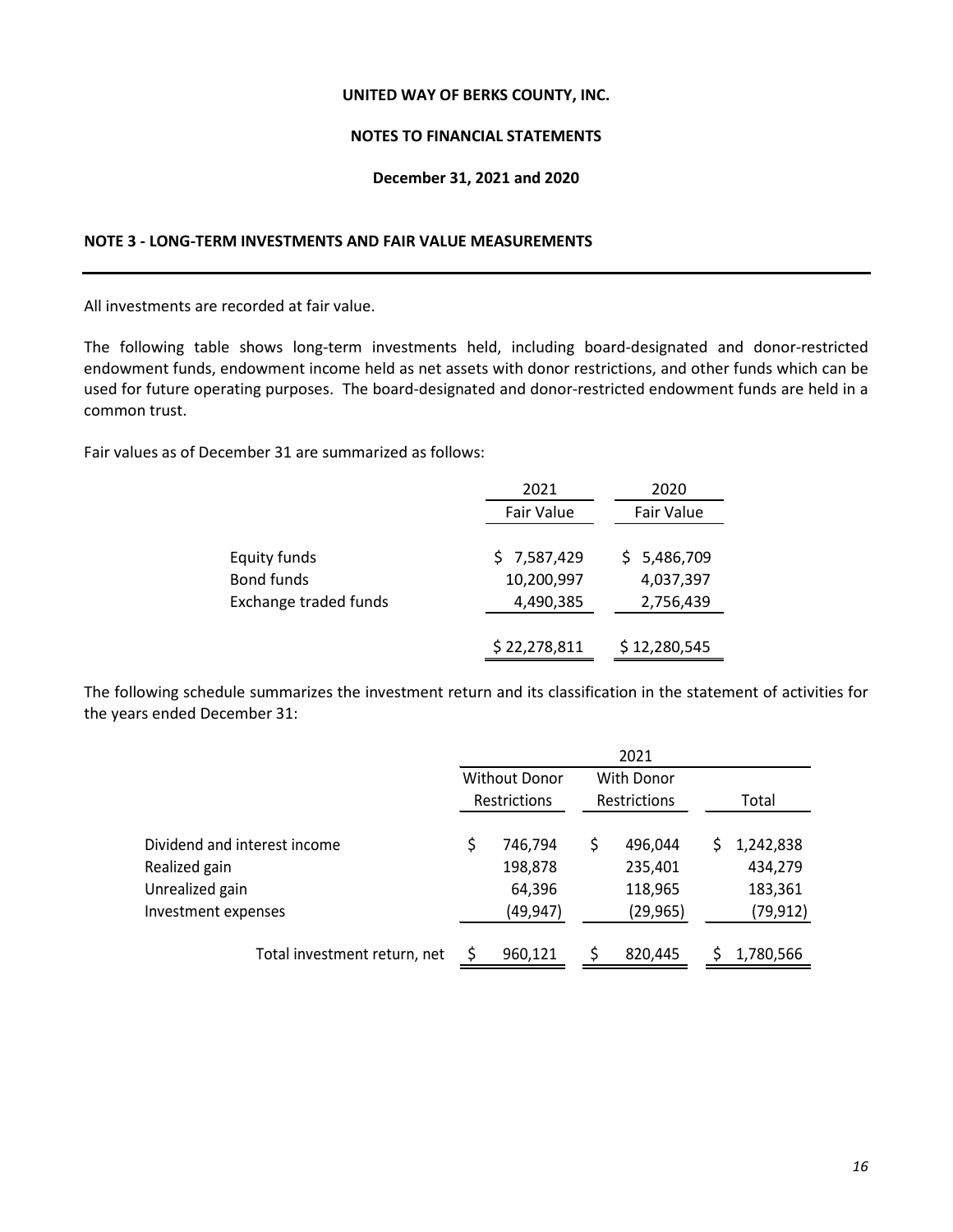## **NOTES TO FINANCIAL STATEMENTS**

### **December 31, 2021 and 2020**

### **NOTE 3 - LONG-TERM INVESTMENTS AND FAIR VALUE MEASUREMENTS - CONTINUED**

|                     |                              |   |                                      | 2020                       |   |           |
|---------------------|------------------------------|---|--------------------------------------|----------------------------|---|-----------|
|                     |                              |   | <b>Without Donor</b><br>Restrictions | With Donor<br>Restrictions |   | Total     |
|                     | Dividend and interest income | Ş | 159,258                              | 162,252                    | S | 321,510   |
| Realized gain       |                              |   | 53,212                               | 65,832                     |   | 119,044   |
| Unrealized gain     |                              |   | 230,902                              | 1,058,897                  |   | 1,289,799 |
| Investment expenses |                              |   | (28, 170)                            | (24, 770)                  |   | (52,940)  |
|                     | Total investment return, net |   | 415,202                              | 1,262,211                  |   | 1,677,413 |

Generally accepted accounting principles establish a framework for measuring fair value. The primary effect of fair value measurement on the Organization was to expand the required disclosures pertaining to the methods used to determine fair values.

That framework provides a fair value hierarchy that prioritizes the inputs to valuation techniques used to measure fair value. The hierarchy gives the highest priority to unadjusted quoted prices in active markets for identical assets or liabilities (Level 1 measurements), and the lowest priority to unobservable inputs (Level 3 measurements). The three levels of the fair value hierarchy under generally accepted accounting principles are described below:

- Level 1: Inputs to the valuation methodology are unadjusted quoted prices for identical assets or liabilities in active markets that the Organization has the ability to access.
- *Level 2*: Inputs to the valuation methodology include:
	- Quoted prices for similar assets and liabilities in active markets;
	- Quoted prices for identical or similar assets and liabilities in inactive markets;
	- Inputs other than quoted prices that are observable for the asset or liability;
	- Inputs that are derived principally from or corroborated by observable market data by correlation or other means.
- *Level 3*: Inputs to the valuation methodology are unobservable and significant to the fair value measurement.

The asset's or liability's fair value measurement level within the fair value hierarchy is based on the lowest level of any input that is significant to the fair value measurement. Valuation techniques used need to maximize the use of observable inputs and minimize the use of unobservable inputs.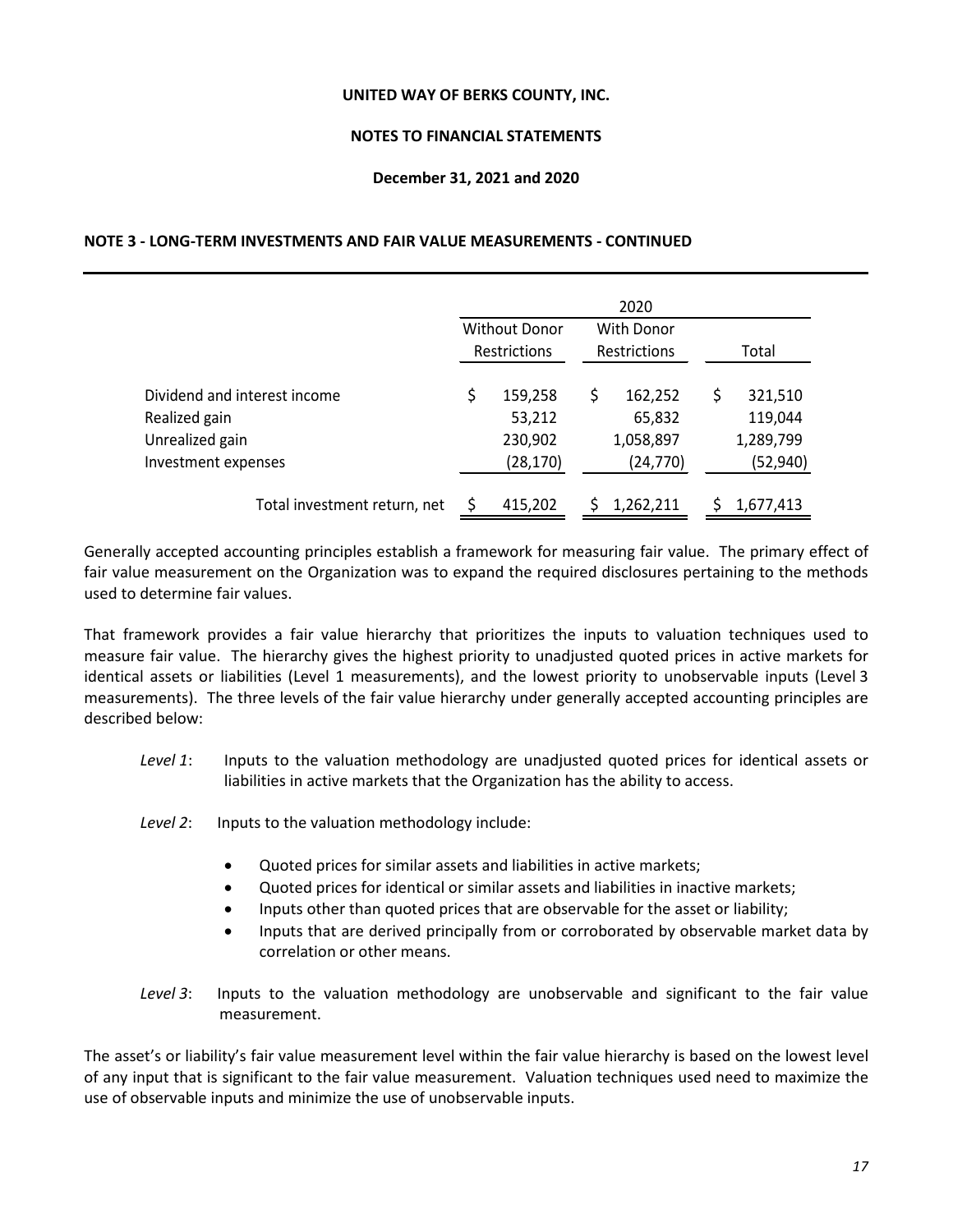## **NOTES TO FINANCIAL STATEMENTS**

#### **December 31, 2021 and 2020**

### **NOTE 3 - LONG-TERM INVESTMENTS AND FAIR VALUE MEASUREMENTS - CONTINUED**

Following is a description of the valuation methodologies used for assets measured at fair value. There have been no changes in the methodologies used at December 31, 2021.

### **Long-Term Investments**

Schwab holds the investments of United Way of Berks County, Inc. in accordance with the investment policy of the Organization. The policy restricts the investments to cash, fixed income, and equity securities which are publicly traded. The investments are valued at the quoted market value for shares held at year end.

### **Beneficial Interests in Perpetual Trusts**

United Way of Berks County, Inc. is the beneficiary of four trusts, three of which are managed by banks, and the fourth which is managed by the Berks County Community Foundation. The banks and Foundation hold the investments in diversified and balanced portfolios consisting of cash and money market funds, corporate and government debt securities, equity securities, mutual funds, fixed income mutual funds, and limited investment partnerships. These investments are valued by the trust managers based on the quoted market prices for shares held or current bid price of held funds.

The methods described previously may produce a fair value calculation that may not be indicative of net realizable value or reflective of future fair values. Furthermore, while the Organization believes its reliance on the valuation methods of the banks and Foundation are appropriate and consistent with other market participants, the use of different methodologies or assumptions to determine the fair value of certain financial instruments could result in a different fair value measurement at the reporting date.

The following tables set forth by level, within the fair value hierarchy, the United Way of Berks County, Inc.'s assets at fair value as of December 31:

|                                          | 2021            |  |                          |                          |              |  |
|------------------------------------------|-----------------|--|--------------------------|--------------------------|--------------|--|
|                                          | Level 1         |  | Level 2                  | Level 3                  | Total        |  |
| Equity funds                             | 7,587,429<br>S. |  | $\overline{\phantom{a}}$ | $\overline{\phantom{a}}$ | 7,587,429    |  |
| <b>Bond funds</b>                        | 10,200,997      |  | $\overline{\phantom{a}}$ |                          | 10,200,997   |  |
| Exchange traded funds                    | 4,490,385       |  |                          |                          | 4,490,385    |  |
| Beneficial interests in perpetual trusts |                 |  |                          | 1,039,701                | 1,039,701    |  |
| Total                                    | \$22,278,811    |  | $\overline{\phantom{a}}$ | \$1,039,701              | \$23,318,512 |  |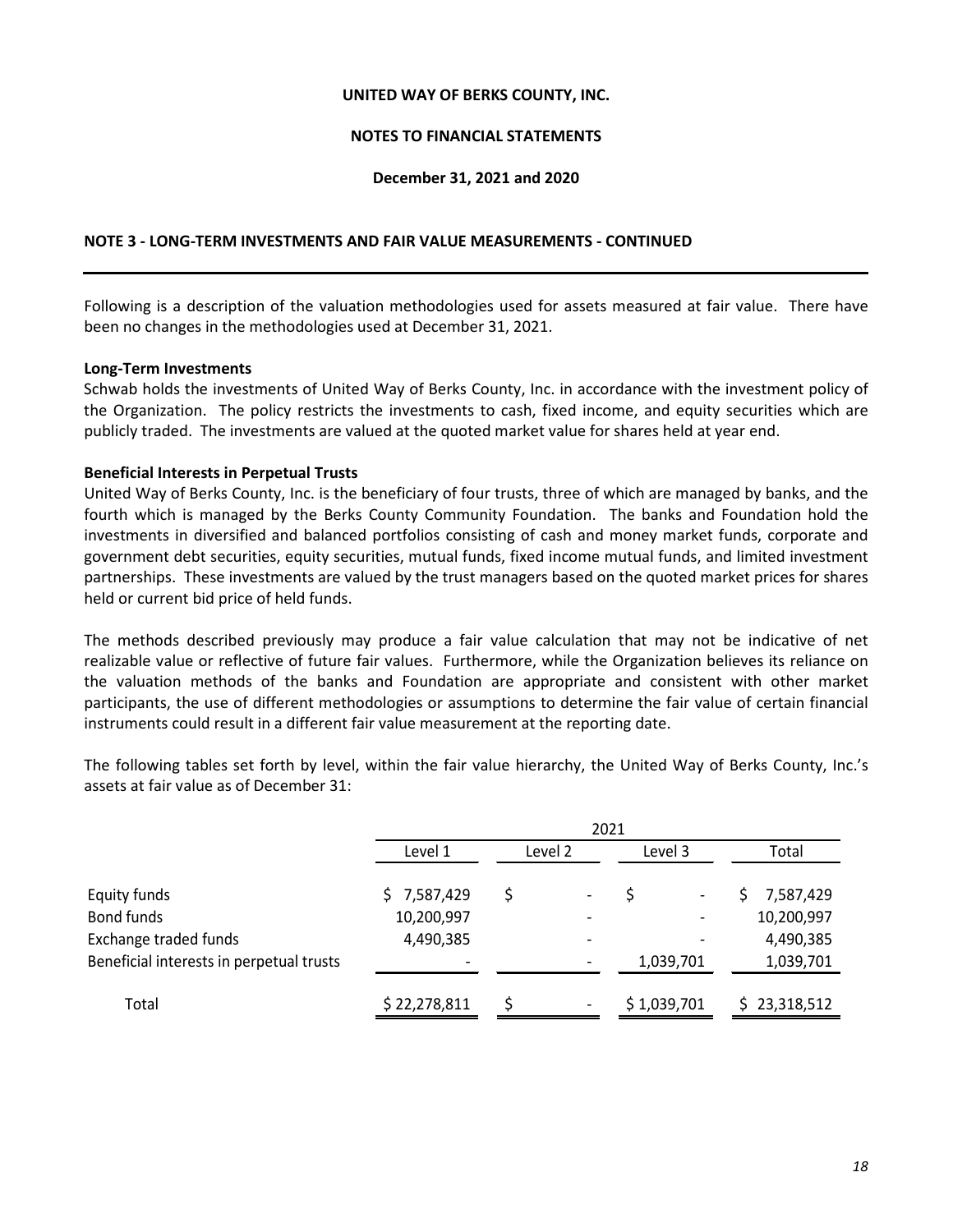## **NOTES TO FINANCIAL STATEMENTS**

### **December 31, 2021 and 2020**

#### **NOTE 3 - LONG-TERM INVESTMENTS AND FAIR VALUE MEASUREMENTS - CONTINUED**

|                                          |                 |         |                          | 2020    |                                       |
|------------------------------------------|-----------------|---------|--------------------------|---------|---------------------------------------|
|                                          | Level 1         | Level 2 |                          | Level 3 | Total                                 |
| Equity funds                             | 5,486,709<br>S. |         | $\overline{\phantom{a}}$ |         | 5,486,709<br>-                        |
| Bond funds                               | 4,037,397       |         | $\overline{\phantom{0}}$ |         | 4,037,397<br>$\overline{\phantom{0}}$ |
| Exchange traded funds                    | 2,756,439       |         | $\overline{\phantom{0}}$ |         | 2,756,439<br>$\overline{a}$           |
| Beneficial interests in perpetual trusts | ٠               |         |                          | 972,483 | 972,483                               |
| Total                                    | \$12,280,545    |         | ۰                        | 972,483 | 13,253,028                            |

The following table sets forth a summary of changes in the fair value of the Organization's Level 3 assets for the years ended December 31:

|                                                             | 2021              | 2020              |  |
|-------------------------------------------------------------|-------------------|-------------------|--|
| Balance, beginning of year<br>Realized and unrealized gains | 972,483<br>67,218 | 916,381<br>56,102 |  |
| Balance, end of year                                        | \$1,039,701       | 972,483           |  |

The carrying value of receivables approximates fair value because of the short-term maturity of these instruments.

## **NOTE 4 - BENEFICIAL INTEREST IN PERPETUAL TRUSTS**

United Way of Berks County, Inc. is a beneficiary under various perpetual trusts. The Organization recorded its proportionate share of the fair value of the principal received. Total value recorded at December 31, 2021 and 2020 was \$1,039,701 and \$972,483, respectively. Annual distributions from the trusts are included in other income without donor restrictions and amounted to \$41,534 and \$41,186 in 2021 and 2020, respectively. The change in market value has been recorded in unrealized gain on beneficial interests in net assets with donor restrictions and amounted to \$67,218 and \$56,102 in 2021 and 2020, respectively.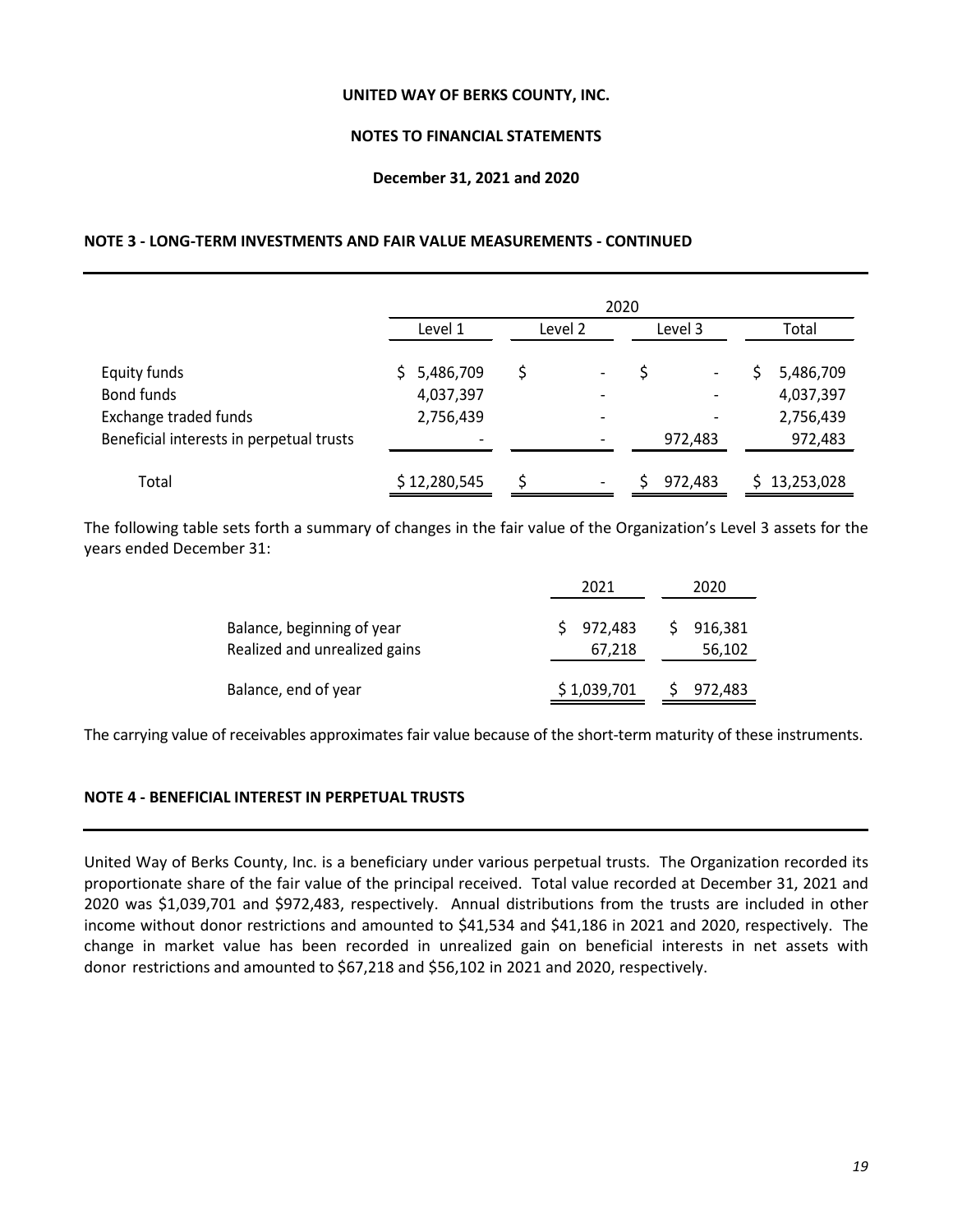## **NOTES TO FINANCIAL STATEMENTS**

#### **December 31, 2021 and 2020**

## **NOTE 5 - LEASEHOLD IMPROVEMENTS, FURNITURE AND FIXTURES, AND EQUIPMENT**

Leasehold improvements, furniture and fixtures, and equipment balances and activities for the year consist of the following:

|                                                                      |    | Beginning<br><b>Balance</b><br>1/1/2021 | Additions/<br>Depreciation         | <b>Disposals</b>                          |    | Ending<br><b>Balance</b><br>12/31/2021 |
|----------------------------------------------------------------------|----|-----------------------------------------|------------------------------------|-------------------------------------------|----|----------------------------------------|
| Leasehold improvements<br><b>Furniture and fixtures</b><br>Equipment | \$ | 36,114<br>37,867<br>234,306             | \$<br>20,730<br>296,930<br>203,150 | \$<br>(36, 114)<br>(36, 379)<br>(101,964) | \$ | 20,730<br>298,418<br>335,492           |
| Accumulated depreciation                                             |    | 308,287<br>(289,400)                    | 520,810<br>(12, 732)               | (174, 457)<br>173,594                     |    | 654,640<br>(128, 538)                  |
| Net leasehold improvements, furniture and<br>fixtures, and equipment |    | 18,887                                  | 508,078                            | \$<br>(863)                               |    | 526,102                                |
|                                                                      |    | Beginning<br><b>Balance</b><br>1/1/2020 | Additions/<br>Depreciation         | <b>Disposals</b>                          |    | Ending<br><b>Balance</b><br>12/31/2020 |
| Leasehold improvements<br><b>Furniture and fixtures</b><br>Equipment | Ś. | 36,114<br>37,867<br>216,677             | \$<br>17,629                       | \$                                        | Ś  | 36,114<br>37,867<br>234,306            |
| Accumulated depreciation                                             |    | 290,658<br>(268, 218)                   | 17,629<br>(21, 182)                |                                           |    | 308,287<br>(289, 400)                  |
| Net leasehold improvements, furniture and<br>fixtures, and equipment |    | 22,440                                  | (3, 553)                           |                                           |    | 18,887                                 |

Depreciation expense for the years ended December 31, 2021 and 2020 was \$12,732 and \$21,182, respectively.

The current year additions to leasehold improvements, furniture and fixtures, and equipment are related to new office space the Organization is moving into subsequent to year-end.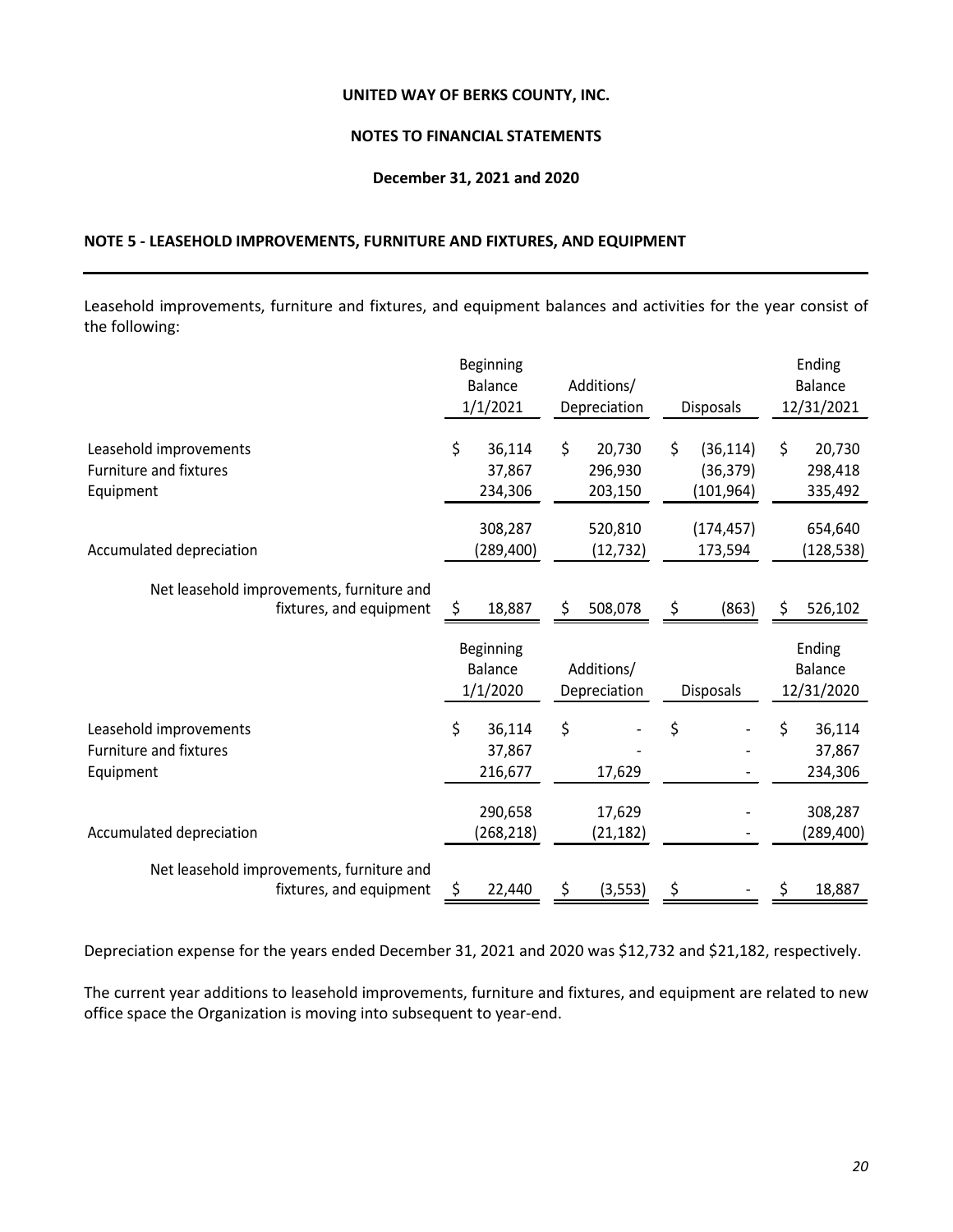## **NOTES TO FINANCIAL STATEMENTS**

#### **December 31, 2021 and 2020**

### **NOTE 6 - PAYCHECK PROTECTION PROGRAM**

On April 13, 2020, the Organization received a Paycheck Protection Program Loan (the "PPP Loan") from a qualified lender totaling \$422,411. This loan program was implemented by the U.S. Small Business Administration ("SBA") under the Coronavirus Aid, Relief, and Economic Security Act. The PPP Loan bears interest at a fixed rate of 1.0% per annum, has a term of two years, and is unsecured and guaranteed by the SBA. On June 5, 2020, the Paycheck Protection Flexibility Act (the "Act") was signed into law, which allows the Organization and the lender to amend certain terms of the loan in accordance with the Act. The Act also extended the repayment deferral period, which is now defined as (1) when the loan forgiveness is determined by the SBA, or (2) ten months after the end of the borrower's covered period if forgiveness is not requested. The principal amount of the PPP Loan is subject to forgiveness under the Paycheck Protection Program upon the Organization's request to the extent that the PPP Loan proceeds are used to pay expenses permitted by the Paycheck Protection Program.

The Organization initially recorded a note payable upon receipt of the PPP Loan and subsequently recorded forgiveness when the loan obligation was legally released upon notification by the SBA in March 2021. The \$422,411 forgiven is recognized as loan forgiveness income in the statements of activities for the year ended December 31, 2021.

## **NOTE 7 - NET ASSETS WITHOUT DONOR RESTRICTIONS**

The Organization's net assets without donor restrictions is comprised of undesignated and Board designated amounts for the following purposes at December 31:

|                                                              | 2021                      | 2020                      |
|--------------------------------------------------------------|---------------------------|---------------------------|
| Undesignated - available for general use<br>Board designated | \$12,513,668<br>2,241,971 | \$13,226,575<br>2,069,088 |
| Total                                                        | \$14,755,639              | \$15,295,663              |

The Board has designated funds to be set aside to establish and maintain an endowment fund for the purpose of securing the Organization's long-term financial viability and continuing to meet spending needs. The board designated endowment fund generated \$11,556 and \$28,940 of additional contributions for the years ended December 31, 2021 and 2020, respectively.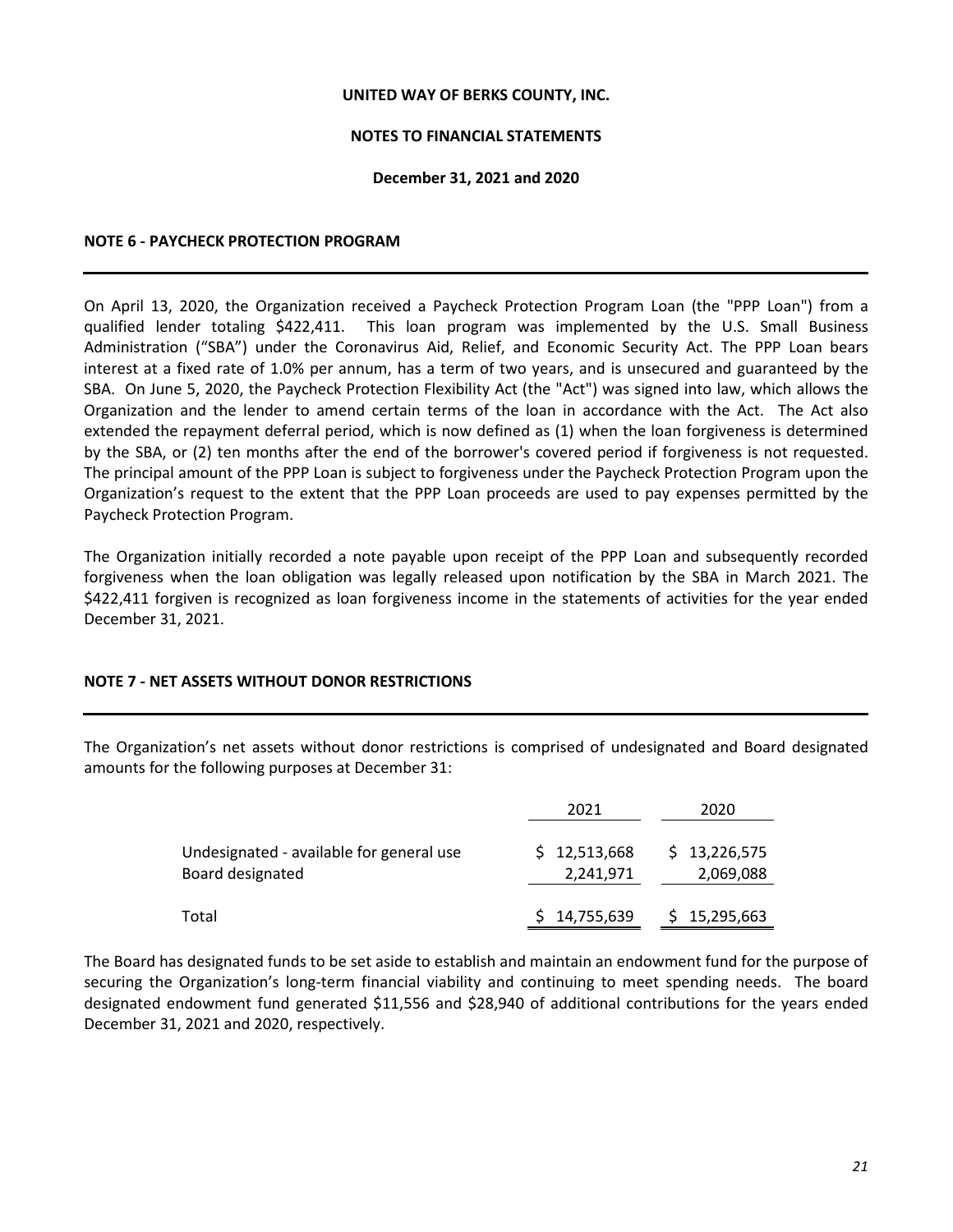## **NOTES TO FINANCIAL STATEMENTS**

## **December 31, 2021 and 2020**

## **NOTE 8 - NET ASSETS WITH DONOR RESTRICTIONS**

Net assets with donor restrictions are available for the following purposes at December 31:

|                                                                  | 2021            | 2020             |
|------------------------------------------------------------------|-----------------|------------------|
| Subject to expenses for specified purpose or period:             |                 |                  |
| Human service allocation for the next fiscal year                | \$<br>8,918,317 | 8,430,876<br>\$. |
| Human service allocation for future years                        | 882,964         | 118,300          |
| United Way programs and activities                               | 1,256,153       | 1,311,320        |
| At-risk children                                                 | 36,617          | 40,064           |
| Other community impact activities                                | 547,923         | 781,202          |
|                                                                  |                 |                  |
| Total subject to expenses for specified purpose or period        | 11,641,974      | 10,681,762       |
|                                                                  |                 |                  |
| Endowment fund subject to the Organization's spending policy and |                 |                  |
| appropriation:                                                   |                 |                  |
| Investments in perpetuity to support:                            |                 |                  |
| Focus area panel appropriations                                  | 3,498,568       | 3,253,883        |
| At-risk children                                                 | 669,242         | 621,434          |
| Major gifts and planned giving activities                        | 471,120         | 437,557          |
| United Way of Berks County operations                            | 2,959,682       | 2,722,286        |
|                                                                  |                 |                  |
| Total endowment subject to the Organization's                    |                 |                  |
| spending policy and appropriation                                | 7,598,612       | 7,035,160        |
|                                                                  |                 |                  |
| Beneficial Interest in perpetual trust                           | 1,039,701       | 972,483          |
| Total net assets with donor restrictions                         | \$20,280,287    | \$18,689,405     |
|                                                                  |                 |                  |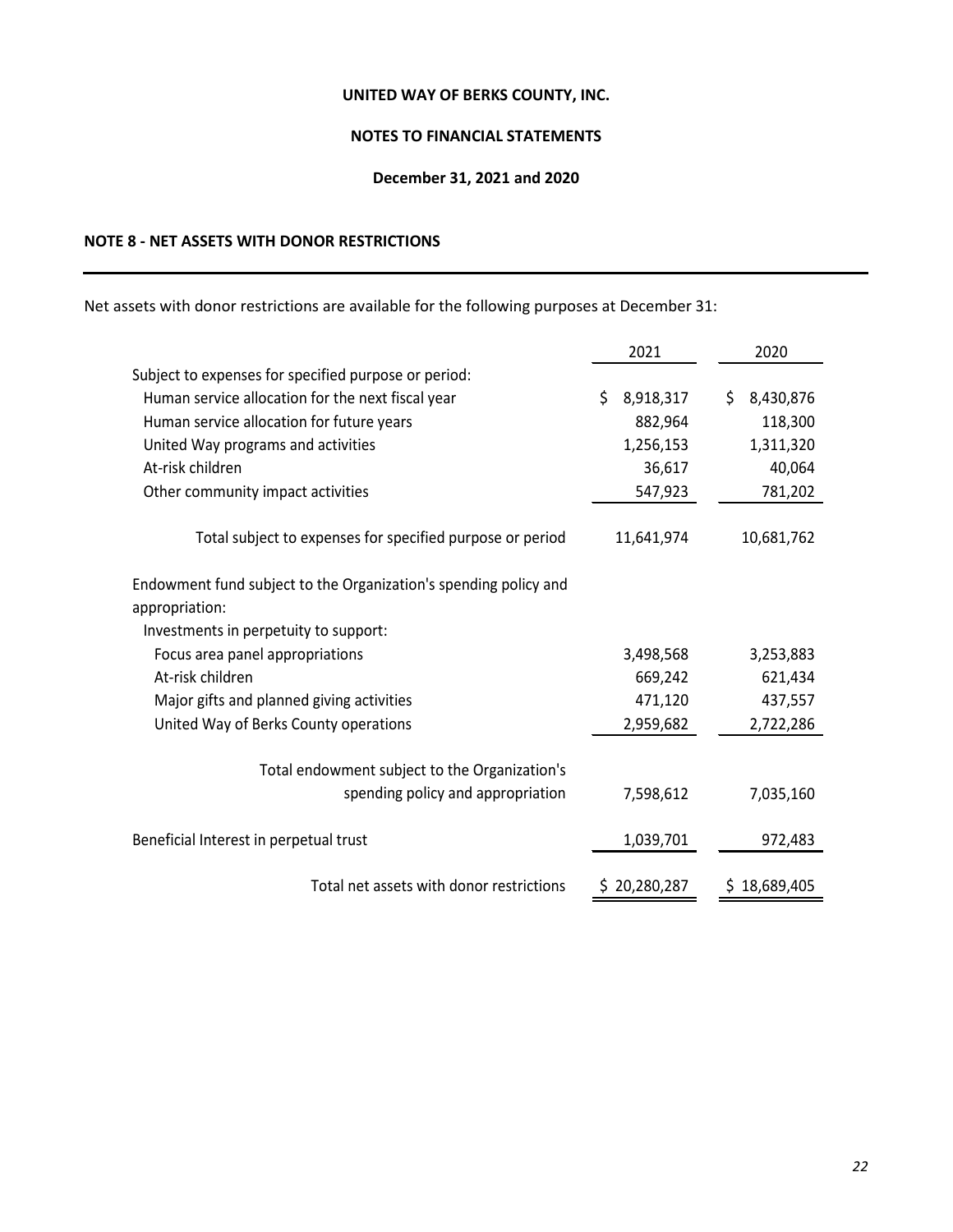## **NOTES TO FINANCIAL STATEMENTS**

#### **December 31, 2021 and 2020**

### **NOTE 9 - NET ASSETS RELEASED FROM RESTRICTIONS**

Net assets were released from donor restrictions by incurring expenses satisfying the restricted purpose or by occurrence of the passage of time or other events specified by the donor. Net assets released from donor restrictions for the years ended December 31 were as follows:

|                                            | 2021        | 2020        |
|--------------------------------------------|-------------|-------------|
|                                            |             |             |
| Expiring time restrictions - campaign      | \$8,430,876 | \$8,245,260 |
| United Way programs and activities         | 181,907     | 155,601     |
| At-Risk children                           | 30,000      | 30,000      |
| COVID relief                               | 244,042     | 847,034     |
| Other community impact activities          | 224,300     | 163,782     |
|                                            |             |             |
| Total net assets released from restriction | \$9,111,125 | \$9,441,677 |

The donor restricted net assets released on the statement of activities include the following for the years ended December 31:

|                                                                           | 2021         | 2020         |
|---------------------------------------------------------------------------|--------------|--------------|
| Contributions received in prior year and now<br>released from restriction | \$10,220,238 | \$10,311,936 |
| Less: donor designations                                                  | (1,085,229)  | (1,598,352)  |
| Less: allowance for uncollectible pledges                                 | (574,630)    | (424, 256)   |
| Less: amounts not available for operations                                | (129, 503)   | (44,068)     |
| Total campaign contributions released from restriction                    | 8,430,876    | 8,245,260    |
| Other net assets released from restriction                                | 680,249      | 1,196,417    |
| Total net assets released from restriction                                | 9,111,125    | 9,441,677    |

## **NOTE 10 - ENDOWMENT FUNDS**

The Organization's endowment consists of 14 donor-restricted sub-funds and one board-designated sub-fund, all of which are to be held indefinitely, with the income expendable for operations as directed by donors or the board of directors. As required by generally accepted accounting principles, net assets associated with the endowment funds are classified and reported based on the existence or absence of donor-imposed restrictions.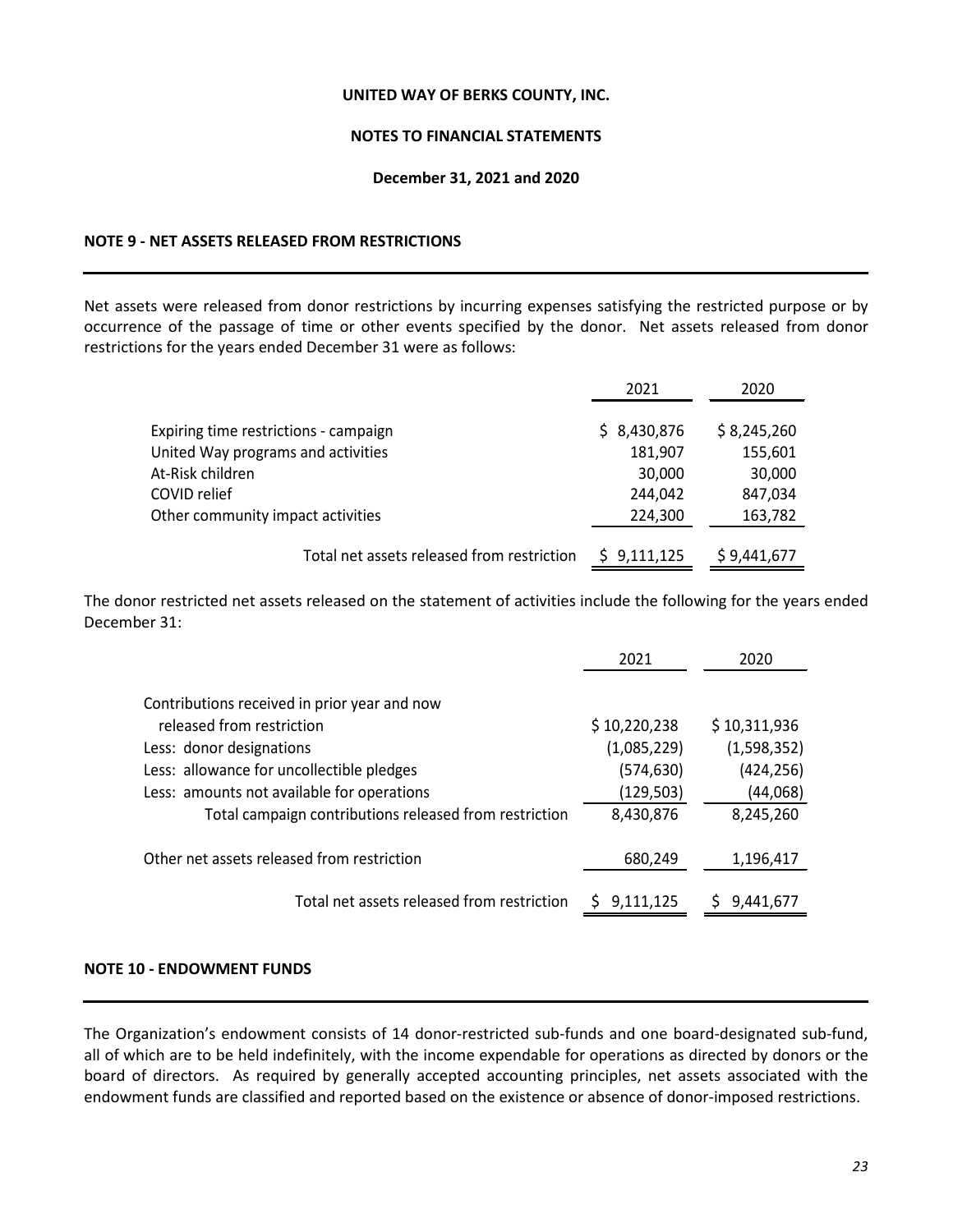## **NOTES TO FINANCIAL STATEMENTS**

#### **December 31, 2021 and 2020**

### **NOTE 10 - ENDOWMENT FUNDS - CONTINUED**

#### **Interpretation of Relevant Law**

Though the Commonwealth of Pennsylvania has not fully adopted the Uniform Prudent Management of Institutional Funds Act (UMIFA), the Organization considers the guidance in the management and investment of funds. The Organization classifies as net assets with donor restrictions (a time restriction in perpetuity) the original value of the gifts donated to the donor restricted endowment. Investment income from the donor restricted endowment is classified as net assets with donor restrictions (a purpose restriction) until those amounts are appropriated for expenditure by the Organization in a manner consistent with the donor stipulated purpose within the standard of prudence followed by the Organization.

### **Investment Policy**

The goal of the Organization's investment policy, which follows a total return investment strategy, is to conserve and enhance the capital value of the fund, in real terms, through asset appreciation and income generation while maintaining a moderate level of risk. Under the investment policy approved by the board of directors, the endowment assets are invested 50% to 80% in equity securities and 20% to 50% in fixed income securities. The Organization expects its endowment funds, over time, to provide an average rate of return that meets or exceeds the returns of the MSCI ACWI Index and the Bloomberg Barclays Aggregate Bond Index that most closely mirrors the securities held in the portfolio. The Organization's actual returns may vary from this amount in any given year.

## **Spending Policy**

The Organization has a board-approved spending policy that allows the operating fund to receive and recognize investment earnings originating from the endowment fund. As of December 31, 2021 and 2020, the boardapproved spending policy was 4.75% of the rolling five-year average of the market value of the trust as of September 30<sup>th</sup> of the prior year.

#### **Underwater Endowments**

The Organization considers a sub-fund to be underwater if the fair value of the sub-fund is less than the sum of the original value of initial and subsequent gift amounts donated to the fund and/or other requirements in accordance with donor directives. Income distributions for new gifts to the endowment fund will not be eligible for a minimum of three years after receipt, assuming the FMV is 100% or greater than the contributed value at that time. Should a sub-fund be underwater, United Way of Berks County will use a step-down appropriation method to slow the allocation from the endowment until the principal has been restored. No distributions will be made from an endowed fund that is considered underwater by more than 15%. Further, once distributions have been suspended from an underwater endowment, the annual appropriations will not resume until the fair market value has been restored to the initial principal value.

For years ending December 31, 2021 and 2020, the Organization had no endowment sub-funds considered to be underwater. At December 31, 2021 and 2020, all gifts in the fund are eligible for distribution.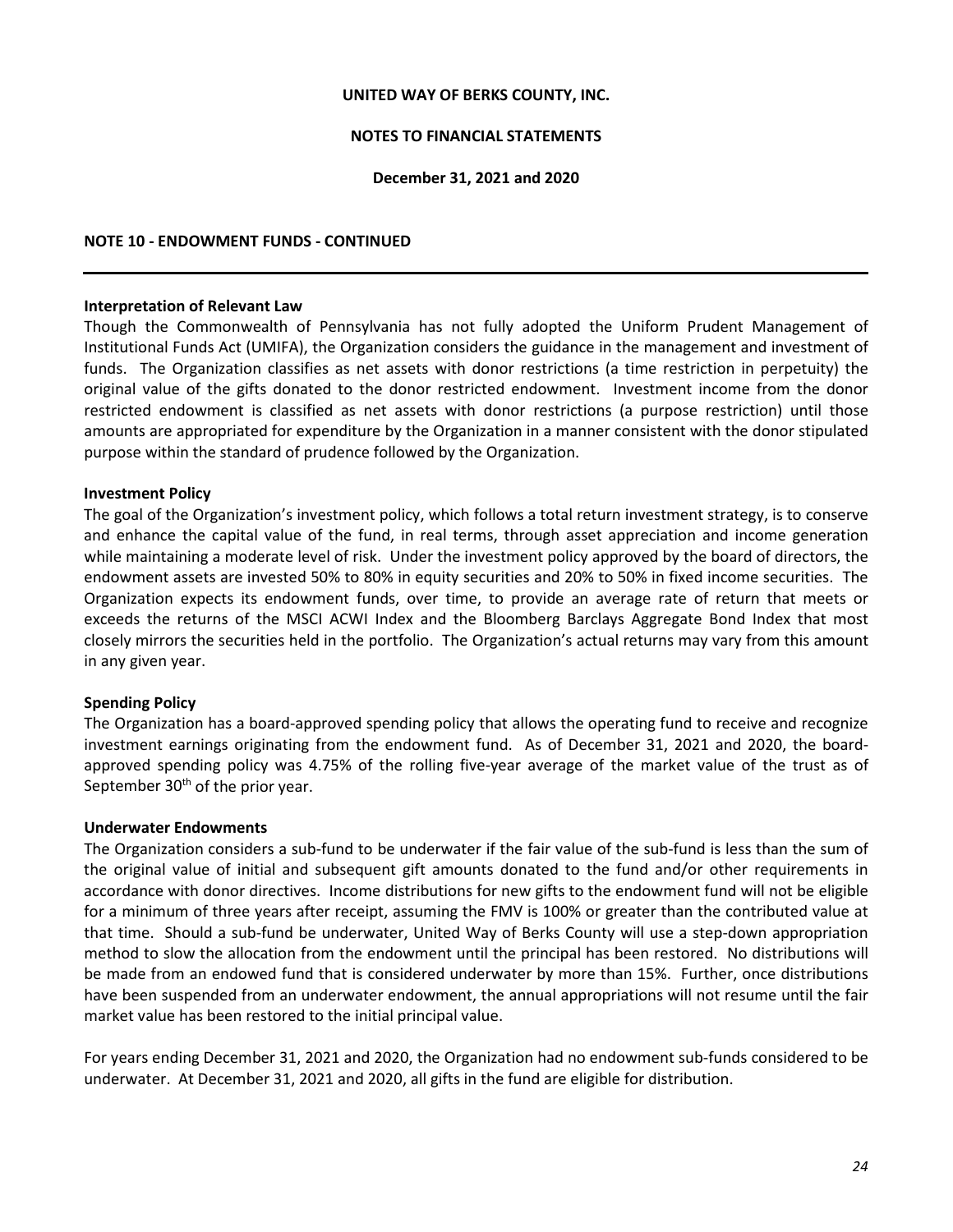## **NOTES TO FINANCIAL STATEMENTS**

### **December 31, 2021 and 2020**

## **NOTE 10 - ENDOWMENT FUNDS - CONTINUED**

Endowment net asset composition by type of funds as of December 31, 2021, is as follows:

|                                                                      | <b>Without Donor</b><br>Restrictions  | With Donor<br>Restrictions | Total                    |  |
|----------------------------------------------------------------------|---------------------------------------|----------------------------|--------------------------|--|
| Donor-restricted endowment funds<br>Board-designated endowment funds | $\overline{\phantom{a}}$<br>2,241,971 | \$7,598,612                | \$7,598,612<br>2,241,971 |  |
| Totals funds                                                         | 2,241,971                             | \$7,598,612                | 9,840,583                |  |

Changes in endowment net assets for the year ended December 31, 2021 are as follows:

|                                                               | <b>Without Donor</b> | <b>With Donor</b> |             |
|---------------------------------------------------------------|----------------------|-------------------|-------------|
|                                                               | Restrictions         | Restrictions      | Total       |
| Endowment net assets, beginning of year<br>Investment return: | 2,069,088            | \$<br>7,035,160   | \$9,104,248 |
| Dividend and interest income                                  | 147,005              | 496,044           | 643,049     |
| Net gain (realized and unrealized)                            | 109,763              | 372,728           | 482,491     |
| Investment expenses                                           | (8,869)              | (29, 965)         | (38,834)    |
| Total investment return                                       | 247,899              | 838,807           | 1,086,706   |
| Contributions                                                 | 11,556               | 1,091             | 12,647      |
| Transfers of donor-restricted income                          |                      | (142, 890)        | (142,890)   |
| Transfer from application of spending policy                  | (86, 572)            | (133, 556)        | (220,128)   |
| Endowment net assets, end of year                             | 2,241,971            | 7,598,612         | 9,840,583   |

Endowment net asset composition by type of funds as of December 31, 2020, is as follows:

|                                                                      | <b>Without Donor</b><br>Restrictions       | With Donor<br>Restrictions | Total                    |  |
|----------------------------------------------------------------------|--------------------------------------------|----------------------------|--------------------------|--|
| Donor-restricted endowment funds<br>Board-designated endowment funds | S<br>$\overline{\phantom{a}}$<br>2,069,088 | \$7,035,160                | \$7,035,160<br>2,069,088 |  |
| Totals funds                                                         | 2,069,088                                  | \$7,035,160                | \$9,104,248              |  |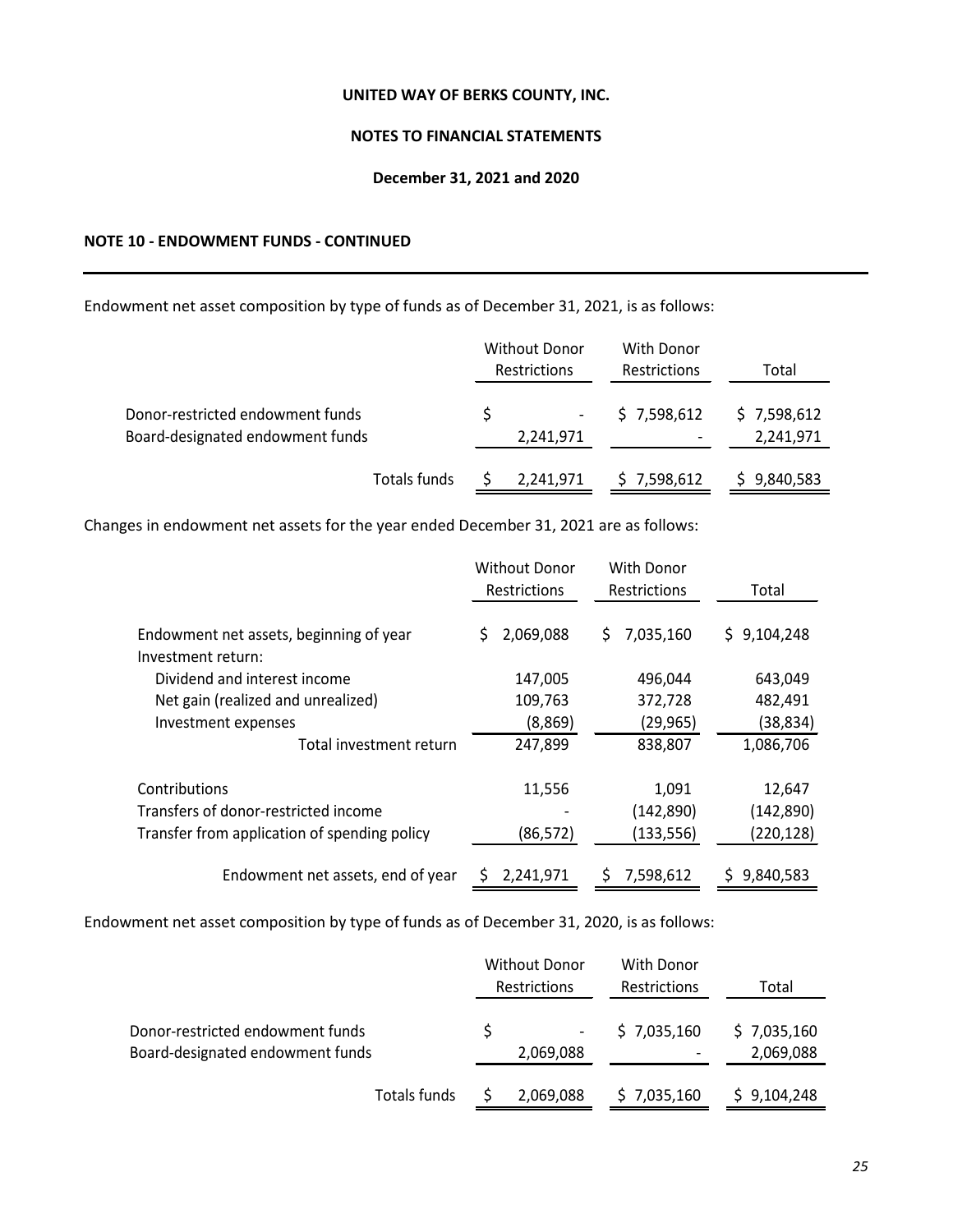## **NOTES TO FINANCIAL STATEMENTS**

#### **December 31, 2021 and 2020**

#### **NOTE 10 - ENDOWMENT FUNDS - CONTINUED**

Changes in endowment net assets for the year ended December 31, 2020, is as follows:

|                                                               | <b>Without Donor</b><br>Restrictions | <b>With Donor</b><br>Restrictions |             |
|---------------------------------------------------------------|--------------------------------------|-----------------------------------|-------------|
| Endowment net assets, beginning of year<br>Investment return: | 1,834,150                            | \$.<br>6,239,865                  | \$8,074,015 |
| Dividend and interest income                                  | 47,870                               | 162,252                           | 210,122     |
| Net gain (realized and unrealized)                            | 250,434                              | 841,981                           | 1,092,415   |
| Investment expenses                                           | (7, 326)                             | (24, 770)                         | (32,096)    |
| Total investment return                                       | 290,978                              | 979,463                           | 1,270,441   |
| Contributions                                                 | 28,940                               | 65,740                            | 94,680      |
| Transfers of donor-restricted income                          |                                      | (118, 630)                        | (118, 630)  |
| Transfer from application of spending policy                  | (84,980)                             | (131,278)                         | (216,258)   |
| Endowment net assets, end of year                             | 2,069,088                            | 7,035,160                         | 9,104,248   |

## **NOTE 11 - LEASE AGREEMENT**

The Organization leased its office facility under a noncancelable agreement, which expired on December 31, 2021. The lease required monthly minimum rentals of \$12,946 and provided that the lessee maintains and pays for comprehensive general public liability insurance. Total rental expenses for the years ended December 31, 2021 and 2020 were \$155,352 and \$146,290 respectively.

In June of 2021, the Organization entered a sublease arrangement for its new office facility. The term of the sublease is for a period of fifteen (15) years and four (4) months, expiring on the date that is fifteen (15) years after the rent commencement date. The organization has a renewal option of one (1) additional five (5) year period.

The fixed minimum rent will be abated for the first four (4) months of the initial term and commencing on the date that is four (4) months after the rent commencement date, a fixed minimum rent for the remainder of the first year of the initial term in equal monthly installments in the amount of \$12,500. Beginning on the first anniversary of the commencement date and continuing each succeeding anniversary through and including the option term, the annual fixed minimum rent will increase by one percent (1%).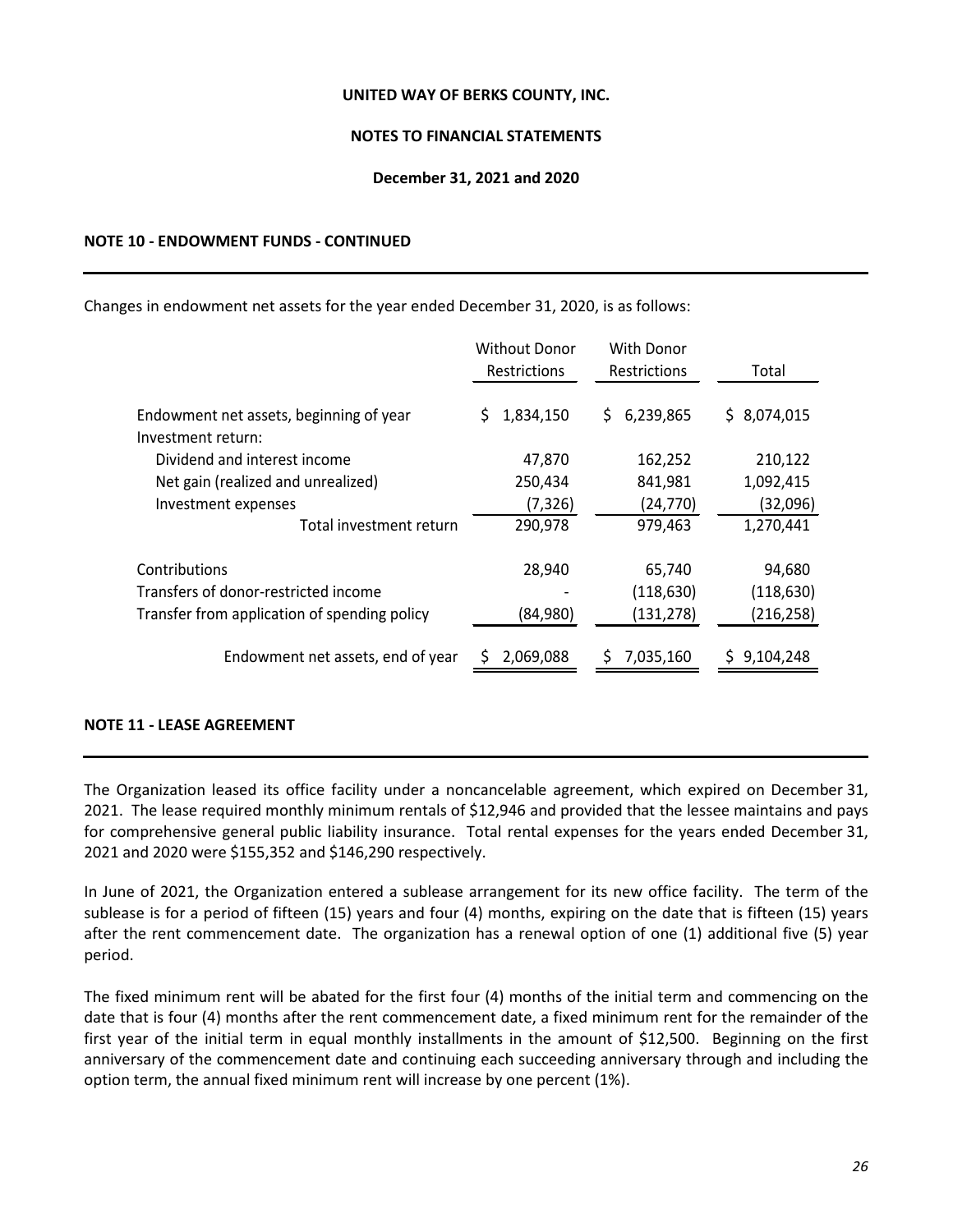## **NOTES TO FINANCIAL STATEMENTS**

#### **December 31, 2021 and 2020**

## **NOTE 11 - LEASE AGREEMENT - CONTINUED**

The initial term commenced on March 1, 2022. The rent commencement date under the lease is July 1, 2022. The initial term will expire on June 30, 2037. At this time, it is unlikely the Organization will initiate the renewal option of the lease.

The total minimum rental commitment is due as follows at December 31:

| 2022      | Ś | 75,000  |
|-----------|---|---------|
| 2023      |   | 150,750 |
| 2024      |   | 152,258 |
| 2025      |   | 153,780 |
| 2026      |   | 155,318 |
| 2027-2031 |   | 800.200 |
| 2032-2036 |   | 841,018 |
| 2037      |   | 86,211  |

## **NOTE 12 - PAYMENTS TO AFFILIATED AGENCIES**

In accordance with the membership criteria of United Way Worldwide, 1% of total unrestricted support from the previous campaign was shared with United Way Worldwide. In October of 2020, the amount increased to 2% for the last quarter of the year. For 2021, the rate was reduced to 1.5%. Additionally, an amount is shared with United Way of Pennsylvania. Payments made to United Way Worldwide and United Way of Pennsylvania for the years ended December 31, 2021 and 2020 amounted to \$197,609 and \$164,977, respectively.

## **NOTE 13 - COMMITMENTS**

The Organization has committed \$6,976,422 of contributions for the next allocation period to various affiliated agencies. The resources used to fulfill this commitment are largely reflected in the net assets with donor restriction balance.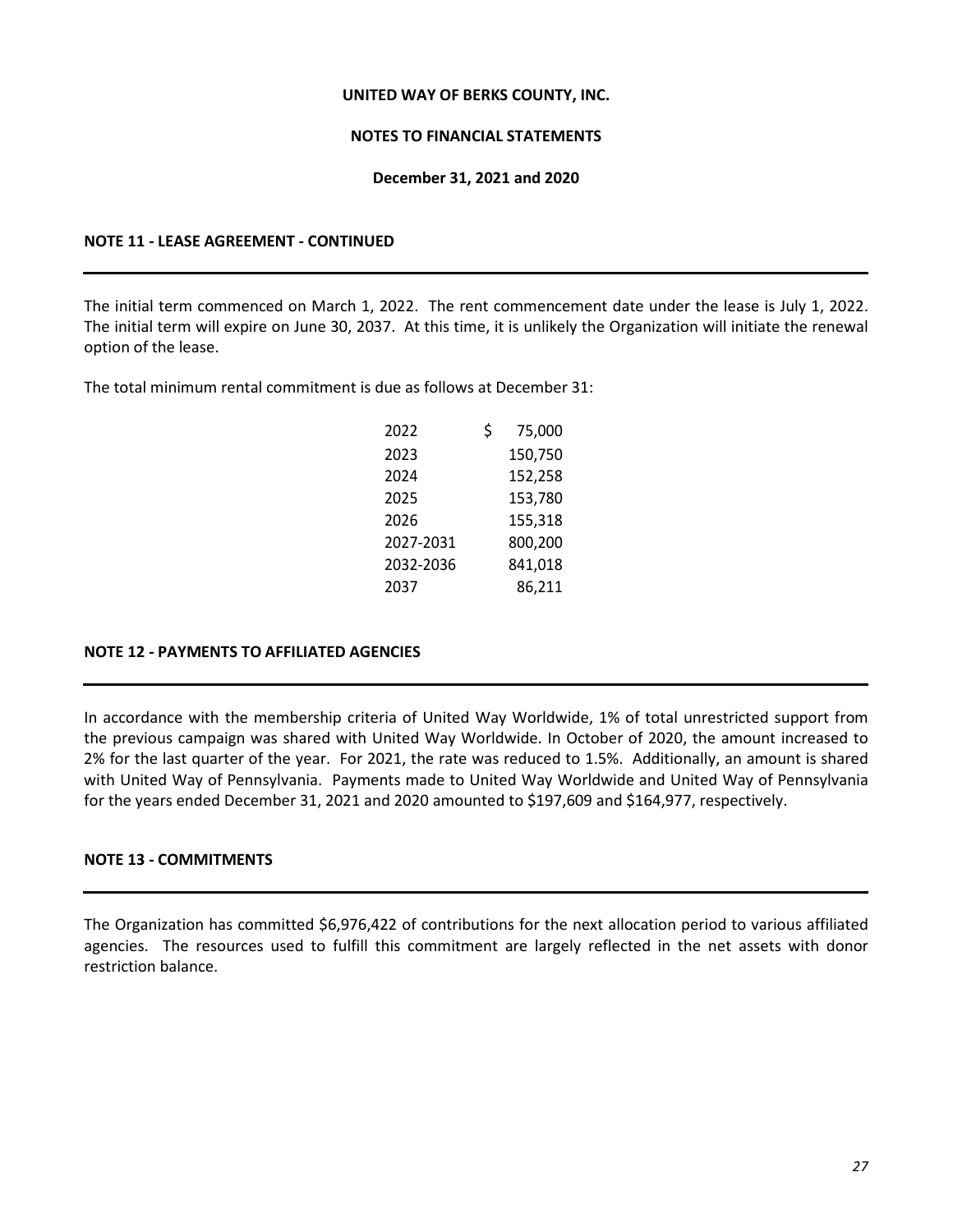## **NOTES TO FINANCIAL STATEMENTS**

### **December 31, 2021 and 2020**

#### **NOTE 14 - RETIREMENT PLANS**

#### **Defined Contribution Plan**

The Organization maintains a 403(b) Defined Contribution Plan for all employees. Under this Plan, a participant shall be 20% vested after one year and 20% each year thereafter. An employee shall be considered 100% vested after five years or upon the attainment of age 55, whichever occurs first. The employer has the sole right to determine the amount of any discretionary employer matching contributions annually. During 2021 and 2020, the Organization made contributions of \$86,118 and \$73,358, respectively, to the Plan.

### **Deferred Contribution Plan**

Effective November 1, 2017, the Organization implemented a 457(b) Retirement Plan which is a nonqualified deferred compensation plan for key employees. Participants of the plan may elect to defer a portion of the cash compensation that would otherwise be paid to each participant. Employer contributions of \$6,584 and \$5,992 were made to the plan in 2021 and 2020, respectively. The Plan assets of \$31,752 and \$25,168 for years ended December 31, 2021 and 2020, respectively, are included with cash and equivalents on the statement of financial position with the liability included with accounts payable and accrued expenses.

#### **NOTE 15 - DISTRIBUTION FOR SERVICES**

United Way of Berks County, Inc. raises funds that are distributed to health and human service programs in the community. A breakdown of support, which includes donor designations provided by focus area, is as follows at December 31:

|                               | 2021                 | 2020                 |  |
|-------------------------------|----------------------|----------------------|--|
| Education                     | \$3,154,224          | \$2,955,955          |  |
| Financial stability<br>Health | 982,622<br>2,519,182 | 641,514<br>2,130,869 |  |
| Safety net                    | 3,146,535            | 2,405,545            |  |
| Total support                 | \$9,802,563          | 8,133,883            |  |

As part of the annual allocation process, \$6,531,028 and \$6,705,607 of the total support was distributed to partner agencies for the years ended December 31, 2021 and 2020, respectively. An additional \$3,271,535 and \$1,428,276 was distributed through other grant programs for the years ended December 31, 2021 and 2020, respectively.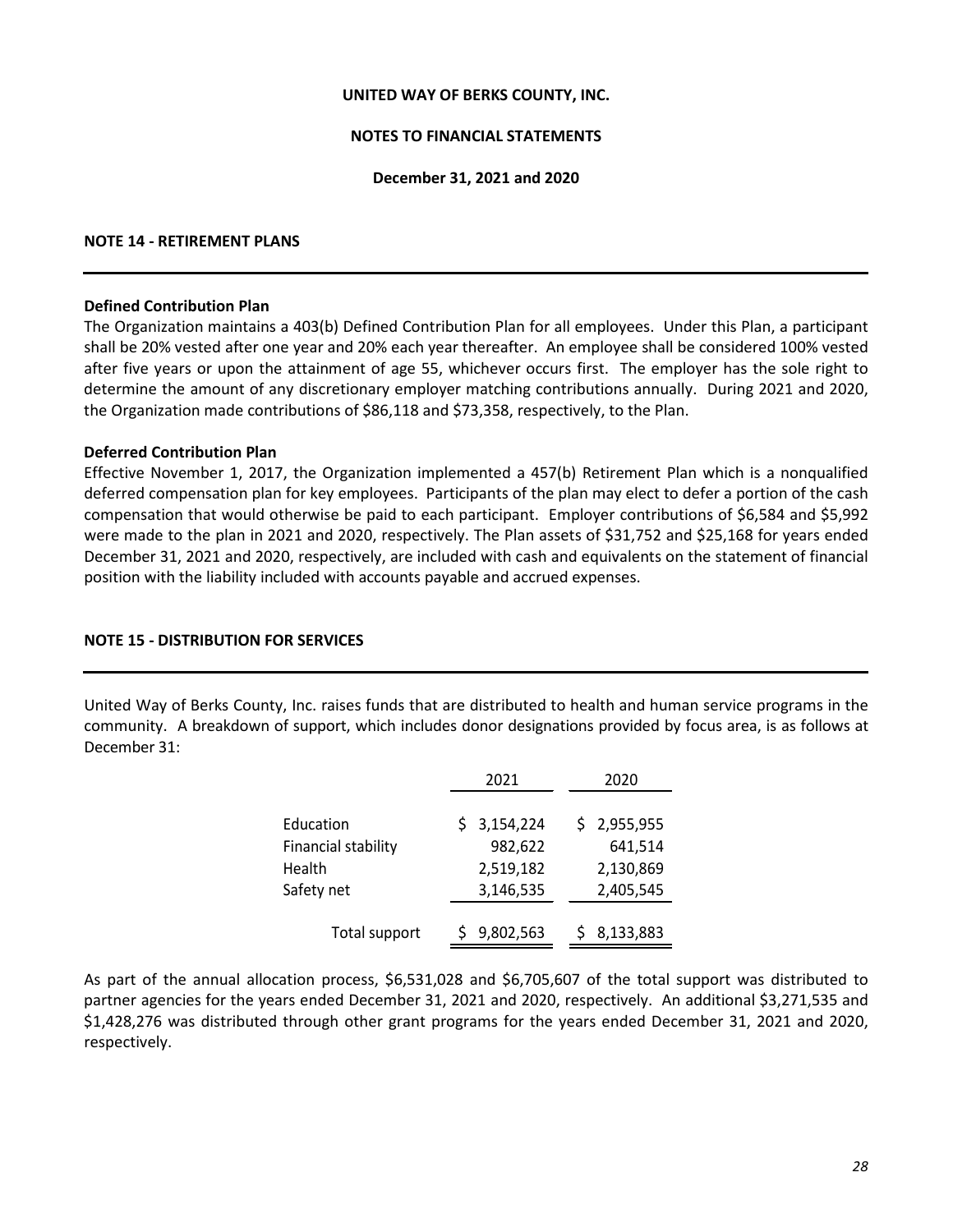## **NOTES TO FINANCIAL STATEMENTS**

### **December 31, 2021 and 2020**

### **NOTE 16 - COVID-19 PANDEMIC**

In March 2020, the World Health Organization declared the outbreak of a novel coronavirus (COVID-19) as a pandemic which caused major disruptions worldwide. The full impact of the COVID-19 outbreak continues to evolve. The specific impact of the pandemic and the duration of this disruption is not determinable as of the report date; therefore, the financial statements do not include any adjustments that might result from the outcome of this uncertainty. Management is actively monitoring the situation on its financial condition, operations, industry, and workforce.

The Organization established the Berks COVID-19 Response Fund in 2020 to provide immediate funding for nonprofit organizations that experienced increased demand for services, operational distress, and/or increased costs to continue current services. The Berks COVID-19 Response Fund provided flexible resources to health and human service organizations across Berks County to provide essential aid and critically needed safety net services to those most impacted by the pandemic. Over \$1M was raised in 2020 and grants totaling \$244,042 and \$847,034 were awarded in 2021 and 2020, respectively. Funds raised through the Berks COVID-19 Response Fund have been fully spent at December 31, 2021.

#### **NOTE 17 - LIQUIDITY AND AVAILABILITY OF FINANCIAL RESOURCES**

#### **Liquidity Management**

The Organization maintains a policy to ensure its financial assets are available to meet its expenditures and other obligations with a goal to maintain balances to meet two to four months of ordinary business expenses. Excess operating cash not needed for operations will be invested in a short-term CD ladder program with various banks and/or other short-term investments as allowed in the Organization's Investment Statement Policy. The Organization maintains an Operating Reserve Account that is invested as a long-term asset in a conservative manner with a 50/50 asset mix. Assets from the Operating Reserve Account can be converted to cash as necessary. The Organization's endowment investments consist of donor-restricted and a Board designated endowment. Income for donor-restricted endowments is restricted and not available for general expenditures. United Way of Berks County does not intend to spend from its Board designated endowment other than amounts appropriated for general expenditure as part of its annual budget approval and appropriation process; however, if deemed necessary by the Finance Committee and approved by the Board of Directors, amounts from its Board designated endowment could be made available. United Way of Berks County does not currently utilize a line of credit nor other operating loans from financial institutions to support operations.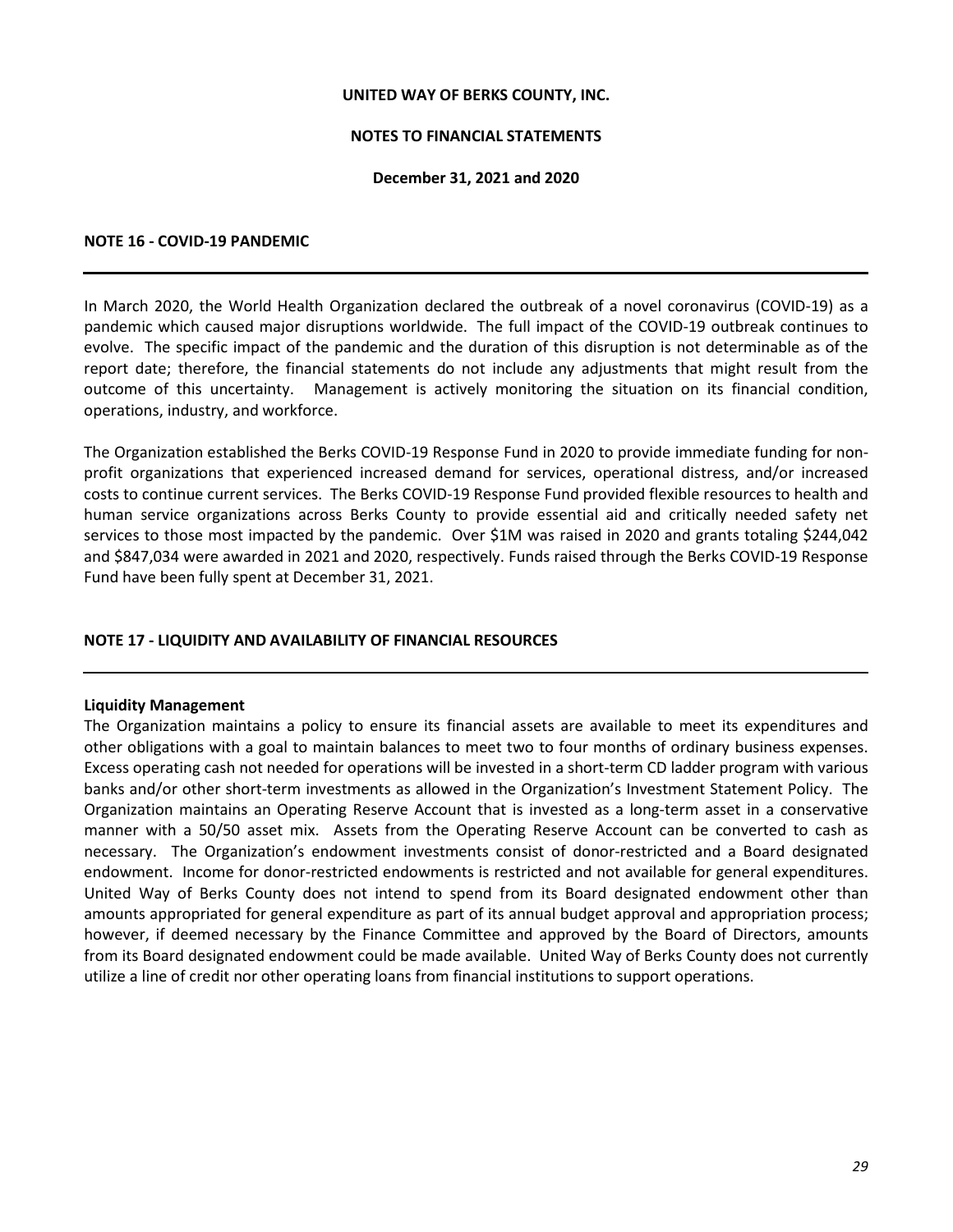## **NOTES TO FINANCIAL STATEMENTS**

### **December 31, 2021 and 2020**

## **NOTE 17 - LIQUIDITY AND AVAILABILITY OF FINANCIAL RESOURCES - CONTINUED**

The Organization's financial assets available within one year of the statement of financial p osition date for general expenses are as follows at December 31:

|                                                                      | 2021           | 2020             |
|----------------------------------------------------------------------|----------------|------------------|
| Financial assets available within one year:                          |                |                  |
| Cash and cash equivalents                                            | \$7,191,078    | \$<br>10,866,457 |
| Certificates of deposits maturing within one year                    | 301,504        | 375,000          |
| Pledges receivable, net                                              | 5,702,159      | 6,239,600        |
| Other accounts receivable                                            | 21,941         | 5,026,994        |
| Long-term investments                                                | 22,278,811     | 12,280,545       |
| Total financial assets available within one year                     | 35,495,493     | 34,788,596       |
| Less:                                                                |                |                  |
| Amounts unavailable for general expenditures within one year due to: |                |                  |
| Restricted by donors with purpose or time restrictions               | (11,641,974)   | (10,681,762)     |
| Restricted by donors in perpetuity                                   | (7,598,612)    | (7,035,160)      |
| Total amounts unavailable for general expenditures within one year   | (19, 240, 586) | (17, 716, 922)   |
| Less:                                                                |                |                  |
| Amounts unavailable to management without Board approval:            |                |                  |
| Board designated for endowment                                       | (2, 241, 971)  | (2,069,088)      |
| Total financial assets available to management for                   |                |                  |
| general expenses within one year                                     | 14,012,936     | 15,002,586       |
| Plus human service allocation for next fiscal year                   | 8,918,317      | 8,430,876        |
| Plus endowment funds available for general expenditures in           |                |                  |
| subsequent year based on spending policy                             | 206,966        | 220,128          |
| Total financial assets, human service allocation and                 |                |                  |
| endowment funds available to meet cash needs                         |                |                  |
| for general expenses within one year                                 | \$23,138,219   | \$<br>23,653,590 |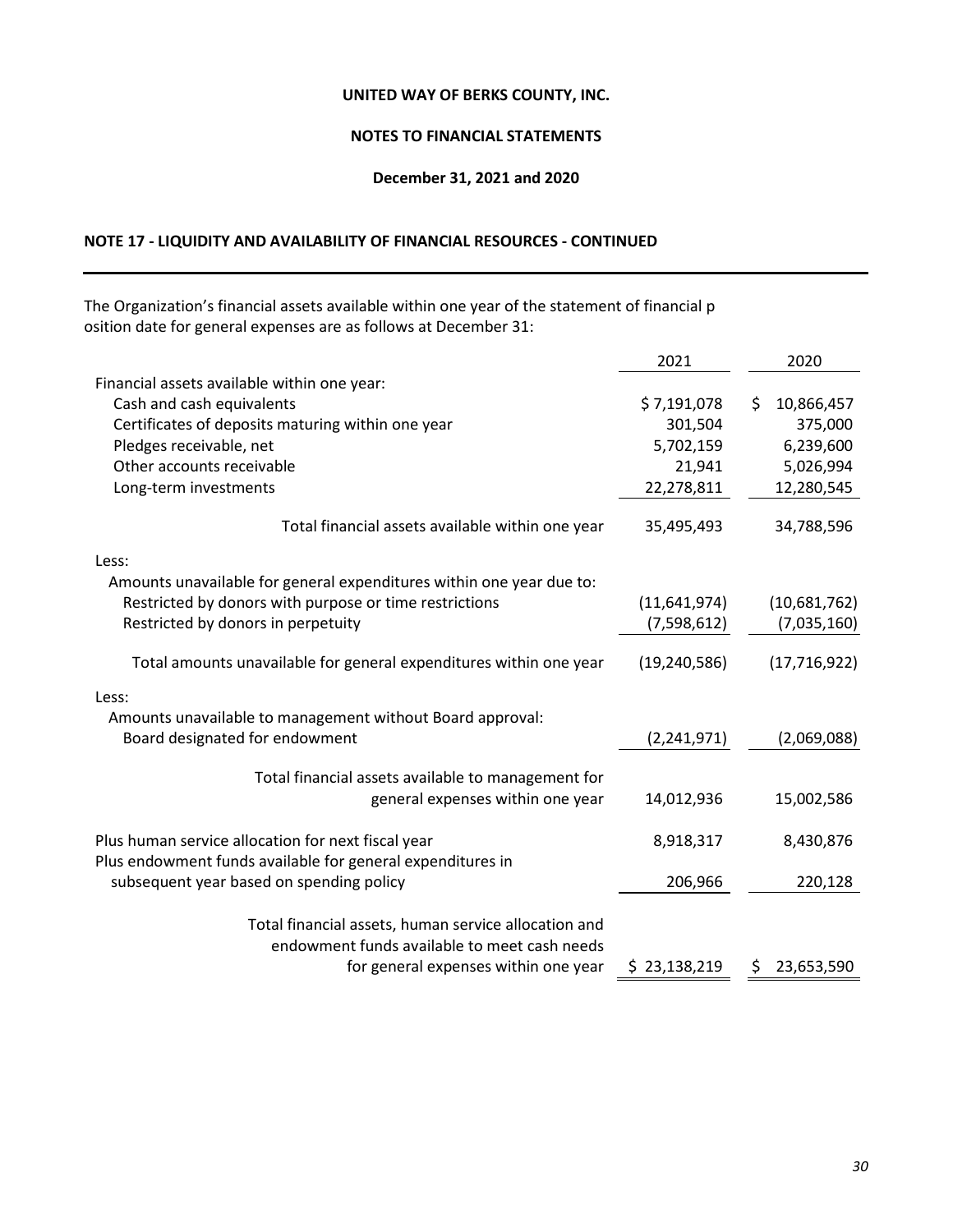## **NOTES TO FINANCIAL STATEMENTS**

### **December 31, 2021 and 2020**

### **NOTE 18 - NEW ACCOUNTING PRONOUNCEMENTS**

In February 2016, the FASB issued ASU No. 2016-02, *Leases (Topic 842)*. Under this guidance, lessees will need to recognize the following for all leases (with the exception of leases with a term of twelve months or less) at the commencement date: (a) a lease liability, which is a lessee's obligation to make lease payments arising from a lease, measured on a discounted basis; and (b) a right-of-use asset, which is an asset that represents the lessee's right to use, or control the use of, a specified asset for the lease term. Under the new guidance, lessor accounting is largely unchanged. The guidance requires a modified retrospective transition approach for leases existing at, or entered into after, the beginning of the earliest comparative period presented in the financial statements. The modified retrospective approach would not require any transition accounting for leases that expire before the earliest comparative period presented. A full retrospective transition approach is not permitted. This standard is effective for fiscal years beginning after December 15, 2021, with early application permitted. The Organization is evaluating the impact this standard will have on the financial statements.

In September 2020, the FASB issued ASU No. 2020-07, *Presentation and Disclosures by Not*-*for*-*Profit Entities for Contributed Nonfinancial Assets*. This update requires an organization to present contributed nonfinancial assets, including fixed assets (such as land, buildings, and equipment), use of fixed assets or utilities, materials and supplies, intangible assets, services, and unconditional promises of those assets, as a separate line item in the statement of activities, apart from contributions of cash and other financial assets. It also requires disclosures of a disaggregation by category of nonfinancial assets, including whether used or monetized, policies and/or a description of the programs or other activities in which those assets were used, a description of any donor restrictions associated with nonfinancial assets, a description of the valuation techniques and inputs used to arrive at the fair value measure for initial recognition, and the principal market used to arrive at the fair value measure if it is a market in which the Organization is prohibited by a donor-imposed restriction from selling or using the contributed nonfinancial assets. This standard should be applied on a retrospective basis and is effective for fiscal years beginning after June 15, 2021, with early adoption permitted.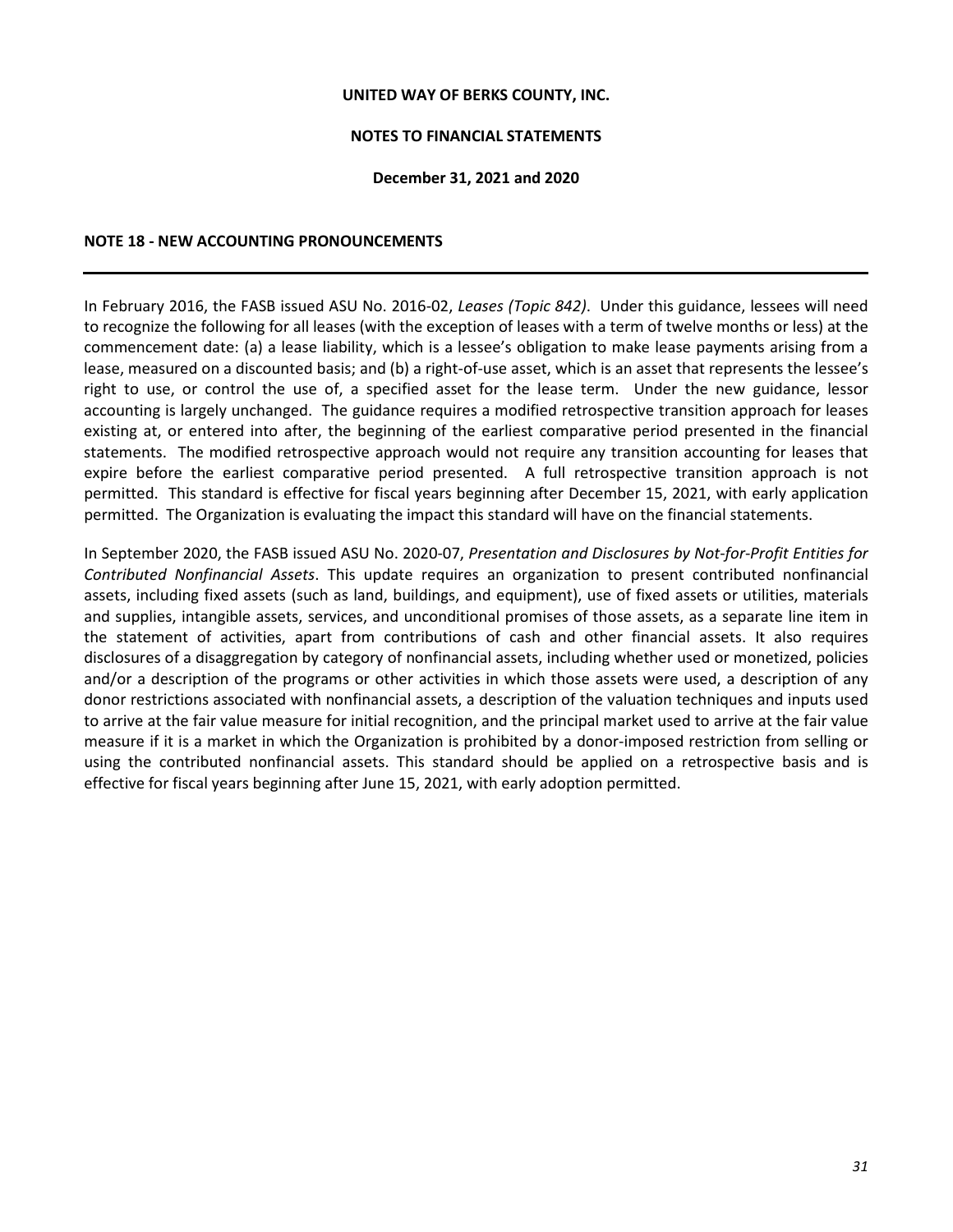

**Herbein + Company, Inc.** 2763 Century Boulevard Reading, PA 19610 P: 610.378.1175 F: 610.378.0999 www.herbein.com

## **INDEPENDENT AUDITOR'S REPORT ON INTERNAL CONTROL OVER FINANCIAL REPORTING AND ON COMPLIANCE AND OTHER MATTERS BASED ON AN AUDIT OF FINANCIAL STATEMENTS PERFORMED IN ACCORDANCE WITH**  *GOVERNMENT AUDITING STANDARDS*

**To the Board of Directors United Way of Berks County, Inc. Reading, Pennsylvania**

We have audited, in accordance with the auditing standards generally accepted in the United States of America and the standards applicable to financial audits contained in *Government Auditing Standards* issued by the Comptroller General of the United States, the financial statements of United Way of Berks County, Inc., which comprise the statement of financial position as of December 31, 2021, and the related statements of activities and cash flows for the year then ended, and the related notes to the financial statements, and have issued our report thereon dated May 9, 2022.

## **Internal Control Over Financial Reporting**

In planning and performing our audit of the financial statements, we considered United Way of Berks County, Inc.'s internal control over financial reporting (internal control) as a basis for designing the audit procedures that are appropriate in the circumstances for the purpose of expressing our opinion on the financial statements, but not for the purpose of expressing an opinion on the effectiveness of United Way of Berks County, Inc.'s internal control. Accordingly, we do not express an opinion on the effectiveness of United Way of Berks County, Inc.'s internal control.

A *deficiency in internal control* exists when the design or operation of a control does not allow management or employees, in the normal course of performing their assigned functions, to prevent, or detect and correct, misstatements on a timely basis. A *material weakness* is a deficiency, or a combination of deficiencies, in internal control, such that there is a reasonable possibility that a material misstatement of the entity's financial statements will not be prevented, or detected and corrected, on a timely basis. A *significant deficiency* is a deficiency, or a combination of deficiencies, in internal control that is less severe than a material weakness, yet important enough to merit attention by those charged with governance.

Our consideration of internal control was for the limited purpose described in the first paragraph of this section and was not designed to identify all deficiencies in internal control that might be material weaknesses or significant deficiencies. Given these limitations, during our audit we did not identify any deficiencies in internal control that we consider to be material weaknesses. However, material weaknesses may exist that have not been identified.